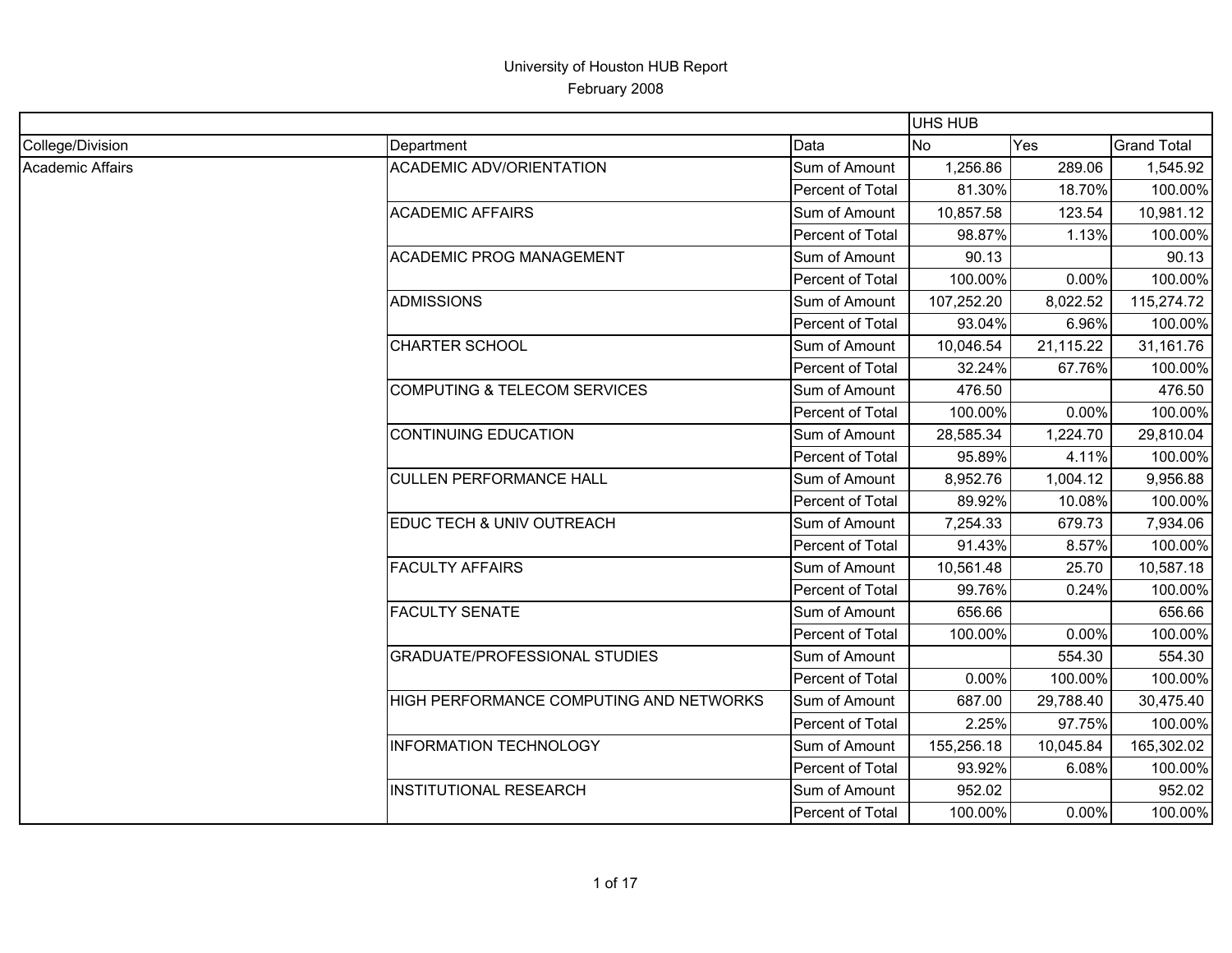|                                   |                                       |                  | <b>UHS HUB</b> |            |                    |
|-----------------------------------|---------------------------------------|------------------|----------------|------------|--------------------|
| College/Division                  | Department                            | Data             | lNo.           | Yes        | <b>Grand Total</b> |
| <b>Academic Affairs</b>           | <b>KUHF RADIO</b>                     | Sum of Amount    | 38,220.56      | 30,188.46  | 68,409.02          |
|                                   |                                       | Percent of Total | 55.87%         | 44.13%     | 100.00%            |
|                                   | <b>KUHT TV</b>                        | Sum of Amount    | 52,024.35      | 40,695.59  | 92,719.94          |
|                                   |                                       | Percent of Total | 56.11%         | 43.89%     | 100.00%            |
|                                   | <b>MANAGEMENT INFORMATION SYSTEMS</b> | Sum of Amount    | 51,021.12      | 88,637.70  | 139,658.82         |
|                                   |                                       | Percent of Total | 36.53%         | 63.47%     | 100.00%            |
|                                   | <b>REGISTRATION AND ACADEMIC RECO</b> | Sum of Amount    | 28,846.08      | 1,816.59   | 30,662.67          |
|                                   |                                       | Percent of Total | 94.08%         | 5.92%      | 100.00%            |
|                                   | <b>SCHOLARS COMMUNITY</b>             | Sum of Amount    | 880.83         | 293.56     | 1,174.39           |
|                                   |                                       | Percent of Total | 75.00%         | 25.00%     | 100.00%            |
|                                   | SCHOLARSHIPS AND FINANCIAL AID        | Sum of Amount    | 94,467.77      | 893.00     | 95,360.77          |
|                                   |                                       | Percent of Total | 99.06%         | 0.94%      | 100.00%            |
|                                   | <b>SECURITY AND DISASTER RECOVERY</b> | Sum of Amount    | 45.14          | 1,410.85   | 1,455.99           |
|                                   |                                       | Percent of Total | 3.10%          | 96.90%     | 100.00%            |
|                                   | TECHNOLOGY SUPPORT SERVICES           | Sum of Amount    | 53,217.53      | 75,175.81  | 128,393.34         |
|                                   |                                       | Percent of Total | 41.45%         | 58.55%     | 100.00%            |
|                                   | UH WELCOME CENTER                     | Sum of Amount    | 1,077.44       | 810.06     | 1,887.50           |
|                                   |                                       | Percent of Total | 57.08%         | 42.92%     | 100.00%            |
|                                   | UNDERGRADUATE STUDIES                 | Sum of Amount    | 1,854.10       | 1,774.06   | 3,628.16           |
|                                   |                                       | Percent of Total | 51.10%         | 48.90%     | 100.00%            |
| Academic Affairs Sum of Amount    |                                       |                  | 664,540.50     | 314,568.81 | 979,109.31         |
| Academic Affairs Percent of Total |                                       |                  | 67.87%         | 32.13%     | 100.00%            |
| Administration and Finance        | <b>ADMINISTRATION &amp; FINANCE</b>   | Sum of Amount    | 7,888.01       | 1,510.73   | 9,398.74           |
|                                   |                                       | Percent of Total | 83.93%         | 16.07%     | 100.00%            |
|                                   | <b>AUXILIARY SERVICES</b>             | Sum of Amount    | 144.91         |            | 144.91             |
|                                   |                                       | Percent of Total | 100.00%        | 0.00%      | 100.00%            |
|                                   | AVCIAVP-ADMINISTRATION                | Sum of Amount    | 11,716.26      | 426.80     | 12,143.06          |
|                                   |                                       | Percent of Total | 96.49%         | 3.51%      | 100.00%            |
|                                   | <b>BUDGET</b>                         | Sum of Amount    |                | 935.68     | 935.68             |
|                                   |                                       | Percent of Total | 0.00%          | 100.00%    | 100.00%            |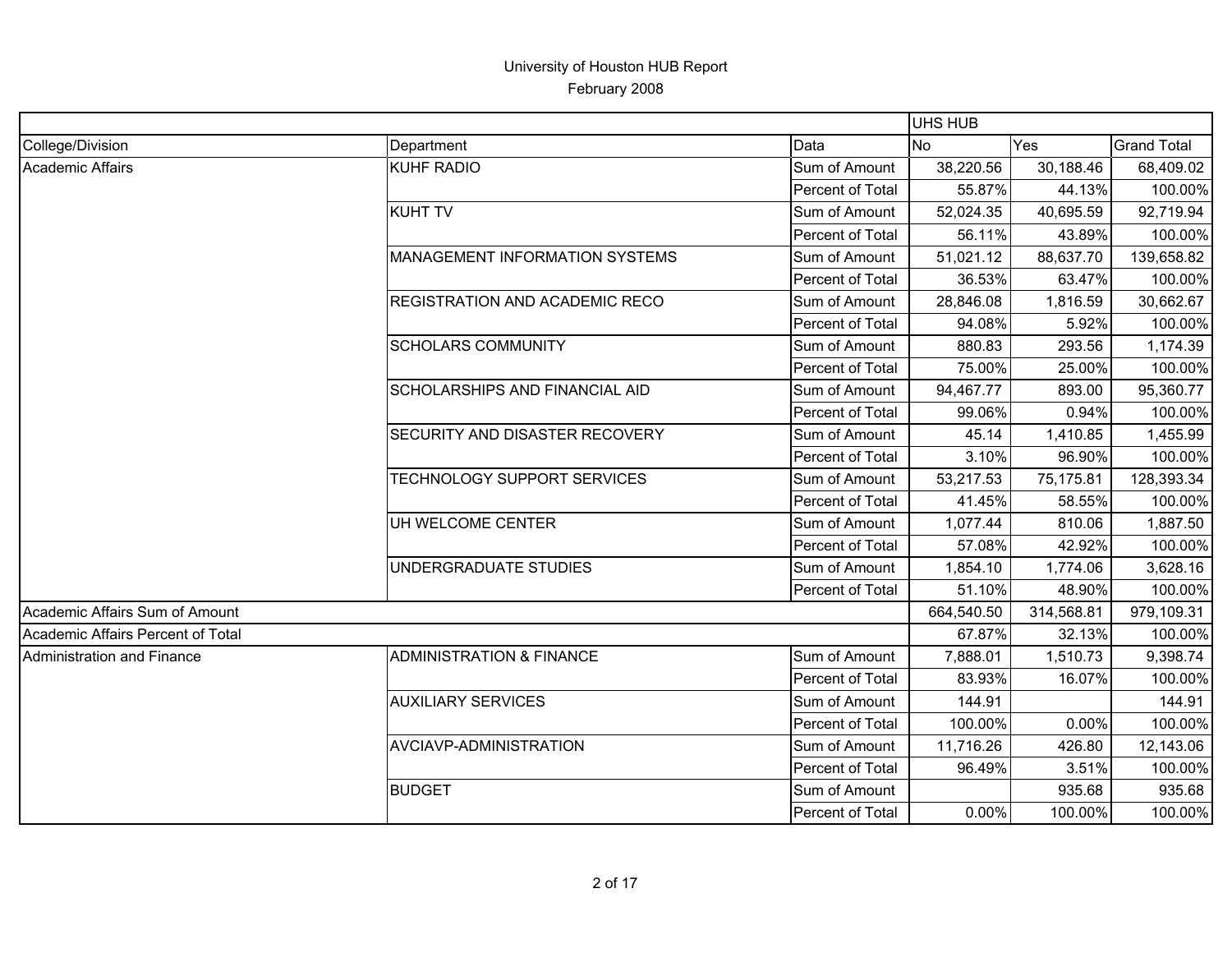|                                   |                                       |                  | <b>UHS HUB</b> |            |                    |
|-----------------------------------|---------------------------------------|------------------|----------------|------------|--------------------|
| College/Division                  | Department                            | Data             | No             | Yes        | <b>Grand Total</b> |
| <b>Administration and Finance</b> | <b>ENVIRONMENTAL HEALTH RISK MGMT</b> | Sum of Amount    | 12,166.67      | 193.88     | 12,360.55          |
|                                   |                                       | Percent of Total | 98.43%         | 1.57%      | 100.00%            |
|                                   | <b>FACILITIES &amp; PLANNING</b>      | Sum of Amount    | 2,556,527.67   | 248,081.66 | 2,804,609.33       |
|                                   |                                       | Percent of Total | 91.15%         | 8.85%      | 100.00%            |
|                                   | <b>FINANCE</b>                        | Sum of Amount    | 8,851.62       | 11,013.35  | 19,864.97          |
|                                   |                                       | Percent of Total | 44.56%         | 55.44%     | 100.00%            |
|                                   | <b>FINANCIAL REPORTING</b>            | Sum of Amount    | 343.94         |            | 343.94             |
|                                   |                                       | Percent of Total | 100.00%        | 0.00%      | 100.00%            |
|                                   | <b>HUB PROGRAMS</b>                   | Sum of Amount    |                | 75.00      | 75.00              |
|                                   |                                       | Percent of Total | 0.00%          | 100.00%    | 100.00%            |
|                                   | <b>HUMAN RESOURCES</b>                | Sum of Amount    | 4,003.09       | 705.62     | 4,708.71           |
|                                   |                                       | Percent of Total | 85.01%         | 14.99%     | 100.00%            |
|                                   | INST - ADMINISTRATION & FINANCE       | Sum of Amount    | 5,500.00       | 5,522.68   | 11,022.68          |
|                                   |                                       | Percent of Total | 49.90%         | 50.10%     | 100.00%            |
|                                   | <b>INST - BUSINESS SERVICES</b>       | Sum of Amount    | 19,899.19      |            | 19,899.19          |
|                                   |                                       | Percent of Total | 100.00%        | 0.00%      | 100.00%            |
|                                   | <b>INST - FINANCE</b>                 | Sum of Amount    | 3,350.27       |            | 3,350.27           |
|                                   |                                       | Percent of Total | 100.00%        | 0.00%      | 100.00%            |
|                                   | ONE CARD PROGRAM                      | Sum of Amount    | 1,968.72       | 866.11     | 2,834.83           |
|                                   |                                       | Percent of Total | 69.45%         | 30.55%     | 100.00%            |
|                                   | PARKING & TRANSPORTATION              | Sum of Amount    | 177,833.84     | 642.23     | 178,476.07         |
|                                   |                                       | Percent of Total | 99.64%         | 0.36%      | 100.00%            |
|                                   | PHY PLANT-ADMINISTRATION              | Sum of Amount    | 88,869.67      | 8,171.82   | 97,041.49          |
|                                   |                                       | Percent of Total | 91.58%         | 8.42%      | 100.00%            |
|                                   | PHY PLANT-AUTOMOTIVE                  | Sum of Amount    | 15,926.50      | 143.56     | 16,070.06          |
|                                   |                                       | Percent of Total | 99.11%         | 0.89%      | 100.00%            |
|                                   | PHY PLANT-BLDG MAINT                  | Sum of Amount    | 29,331.03      | 6,460.50   | 35,791.53          |
|                                   |                                       | Percent of Total | 81.95%         | 18.05%     | 100.00%            |
|                                   | PHY PLANT-CUSTODIAL SVCS              | Sum of Amount    | 1,494.70       | 149.40     | 1,644.10           |
|                                   |                                       | Percent of Total | 90.91%         | 9.09%      | 100.00%            |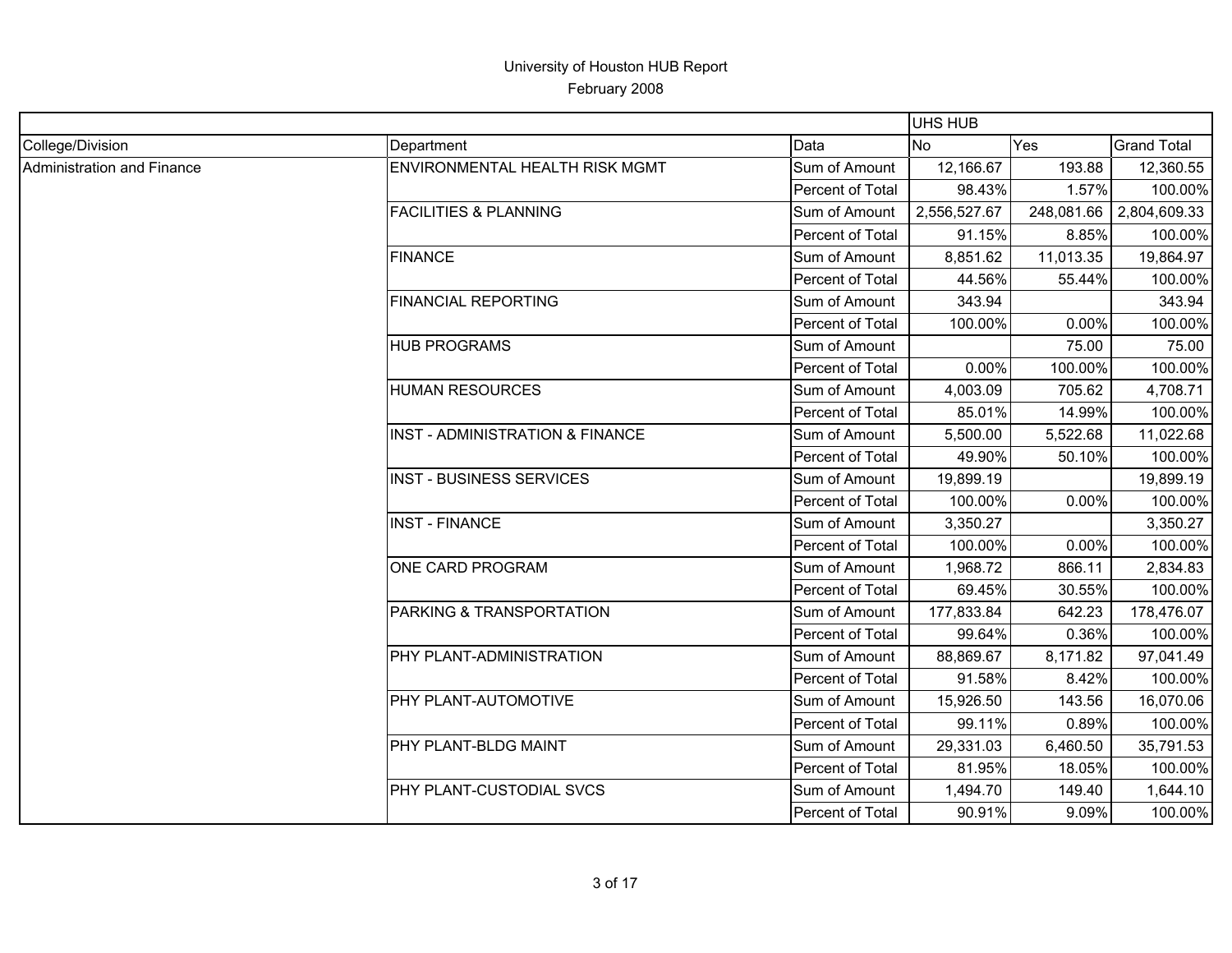|                                             |                                   |                  | <b>UHS HUB</b> |            |                    |
|---------------------------------------------|-----------------------------------|------------------|----------------|------------|--------------------|
| College/Division                            | Department                        | Data             | lNo.           | Yes        | <b>Grand Total</b> |
| Administration and Finance                  | <b>PHY PLANT-GROUNDS MAINT</b>    | Sum of Amount    | 9,236.30       |            | 9,236.30           |
|                                             |                                   | Percent of Total | 100.00%        | $0.00\%$   | 100.00%            |
|                                             | <b>PHY PLANT-SOLID WASTE</b>      | Sum of Amount    | 3,356.01       |            | 3,356.01           |
|                                             |                                   | Percent of Total | 100.00%        | 0.00%      | 100.00%            |
|                                             | <b>PHY PLANT-UTILITIES</b>        | Sum of Amount    | 109,905.81     | 8,807.71   | 118,713.52         |
|                                             |                                   | Percent of Total | 92.58%         | 7.42%      | 100.00%            |
|                                             | POLICE                            | Sum of Amount    | 29,963.41      | 2,312.23   | 32,275.64          |
|                                             |                                   | Percent of Total | 92.84%         | 7.16%      | 100.00%            |
|                                             | <b>POSTAL SERVICES</b>            | Sum of Amount    | 3,689.01       | 100.00     | 3,789.01           |
|                                             |                                   | Percent of Total | 97.36%         | 2.64%      | 100.00%            |
|                                             | PRINTING                          | Sum of Amount    | 4,629.25       | 73.97      | 4,703.22           |
|                                             |                                   | Percent of Total | 98.43%         | 1.57%      | 100.00%            |
|                                             | PURCHASED UTILITIES               | Sum of Amount    | 2,674.00       |            | 2,674.00           |
|                                             |                                   | Percent of Total | 100.00%        | 0.00%      | 100.00%            |
|                                             | <b>STUDENT FINANCIAL SERVICES</b> | Sum of Amount    | 22,106.41      | 5,502.89   | 27,609.30          |
|                                             |                                   | Percent of Total | 80.07%         | 19.93%     | 100.00%            |
| Administration and Finance Sum of Amount    |                                   |                  | 3,131,376.29   | 301,695.82 | 3,433,072.11       |
| Administration and Finance Percent of Total |                                   |                  | 91.21%         | 8.79%      | 100.00%            |
| Architecture                                | <b>DEAN, ARCHITECTURE</b>         | Sum of Amount    | 36,780.81      | 4,936.71   | 41,717.52          |
|                                             |                                   | Percent of Total | 88.17%         | 11.83%     | 100.00%            |
| Architecture Sum of Amount                  |                                   |                  | 36,780.81      | 4,936.71   | 41,717.52          |
| <b>Architecture Percent of Total</b>        |                                   |                  | 88.17%         | 11.83%     | 100.00%            |
| <b>Athletics</b>                            | <b>INTERCOLLEGIATE ATHLETICS</b>  | Sum of Amount    | 398,922.89     | 87,785.52  | 486,708.41         |
|                                             |                                   | Percent of Total | 81.96%         | 18.04%     | 100.00%            |
| Athletics Sum of Amount                     |                                   |                  | 398,922.89     | 87,785.52  | 486,708.41         |
| Athletics Percent of Total                  |                                   |                  | 81.96%         | 18.04%     | 100.00%            |
| <b>Business Administration</b>              | <b>ACCOUNTANCY AND TAXATION</b>   | Sum of Amount    | 4,945.97       | 8,311.56   | 13,257.53          |
|                                             |                                   | Percent of Total | 37.31%         | 62.69%     | 100.00%            |
|                                             | <b>BAUER CAREER SERVICES CTR</b>  | Sum of Amount    | 5,860.20       | 187.16     | 6,047.36           |
|                                             |                                   | Percent of Total | 96.91%         | 3.09%      | 100.00%            |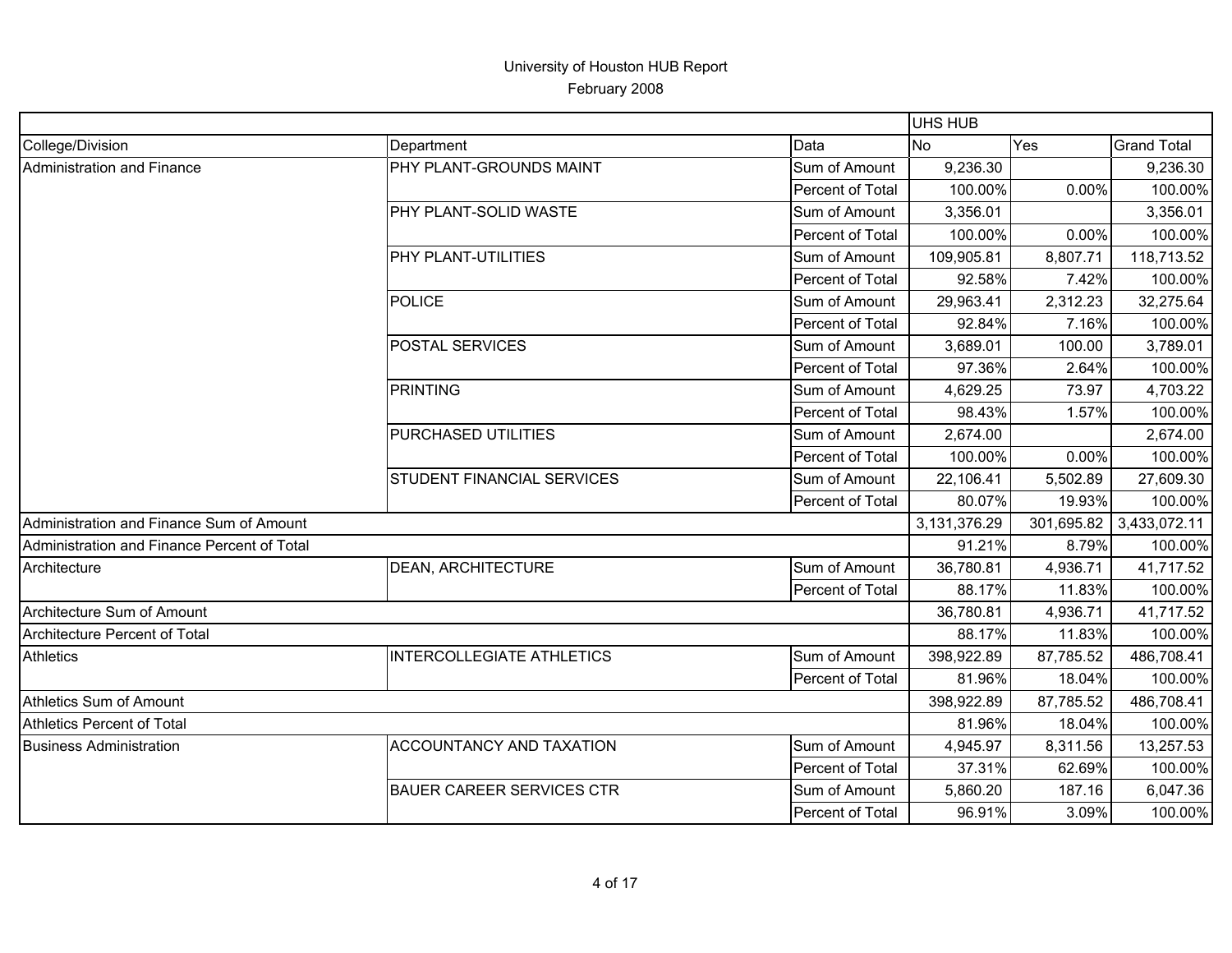|                                          |                                       |                  | <b>UHS HUB</b> |           |                    |
|------------------------------------------|---------------------------------------|------------------|----------------|-----------|--------------------|
| College/Division                         | Department                            | Data             | <b>No</b>      | Yes       | <b>Grand Total</b> |
| <b>Business Administration</b>           | CTR FOR ENTREPRENEURSHIP & INN        | Sum of Amount    | 4,845.36       | 1,564.34  | 6,409.70           |
|                                          |                                       | Percent of Total | 75.59%         | 24.41%    | 100.00%            |
|                                          | <b>DEAN, BUSINESS ADMINISTRATION</b>  | Sum of Amount    | 82,281.36      | 8,307.82  | 90,589.18          |
|                                          |                                       | Percent of Total | 90.83%         | 9.17%     | 100.00%            |
|                                          | <b>DECISION AND INFORMATION SCIEN</b> | Sum of Amount    | 447.91         | 300.25    | 748.16             |
|                                          |                                       | Percent of Total | 59.87%         | 40.13%    | 100.00%            |
|                                          | <b>EXECUTIVE DEGREE PROGRAMS</b>      | Sum of Amount    | 27,399.27      | 8,026.69  | 35,425.96          |
|                                          |                                       | Percent of Total | 77.34%         | 22.66%    | 100.00%            |
|                                          | <b>FINANCE-BUS ADMIN</b>              | Sum of Amount    | 2,200.25       | 2,824.31  | 5,024.56           |
|                                          |                                       | Percent of Total | 43.79%         | 56.21%    | 100.00%            |
|                                          | <b>MANAGEMENT</b>                     | Sum of Amount    | 2,167.66       | 4,925.63  | 7,093.29           |
|                                          |                                       | Percent of Total | 30.56%         | 69.44%    | 100.00%            |
|                                          | <b>MARKETING-BUS ADMIN</b>            | Sum of Amount    | 627.37         | 698.63    | 1,326.00           |
|                                          |                                       | Percent of Total | 47.31%         | 52.69%    | 100.00%            |
|                                          | MBA STUDENT SERVICES CENTER           | Sum of Amount    | 15.94          | 404.72    | 420.66             |
|                                          |                                       | Percent of Total | 3.79%          | 96.21%    | 100.00%            |
|                                          | RESEARCH AND INSTR COMPUTING S        | Sum of Amount    | 3,406.08       | 399.33    | 3,805.41           |
|                                          |                                       | Percent of Total | 89.51%         | 10.49%    | 100.00%            |
|                                          | <b>SALES EXCELLENCE INSTITUTE</b>     | Sum of Amount    | 14,226.94      | 4,524.42  | 18,751.36          |
|                                          |                                       | Percent of Total | 75.87%         | 24.13%    | 100.00%            |
|                                          | SMALL BUSINESS DEV CENTER             | Sum of Amount    | 19,766.96      | 4,983.31  | 24,750.27          |
|                                          |                                       | Percent of Total | 79.87%         | 20.13%    | 100.00%            |
|                                          | UNDERGRAD BUSINESS PROG               | Sum of Amount    | 3,906.67       | 305.38    | 4,212.05           |
|                                          |                                       | Percent of Total | 92.75%         | 7.25%     | 100.00%            |
| Business Administration Sum of Amount    |                                       |                  | 172,097.94     | 45,763.55 | 217,861.49         |
| Business Administration Percent of Total |                                       |                  | 78.99%         | 21.01%    | 100.00%            |
| Chancellor/President                     | <b>AFFIRMATIVE ACTION</b>             | Sum of Amount    | 80.07          | 763.97    | 844.04             |
|                                          |                                       | Percent of Total | 9.49%          | 90.51%    | 100.00%            |
|                                          | OFFICE OF SPECIAL EVENTS              | Sum of Amount    | 7,185.26       | 3,164.75  | 10,350.01          |
|                                          |                                       | Percent of Total | 69.42%         | 30.58%    | 100.00%            |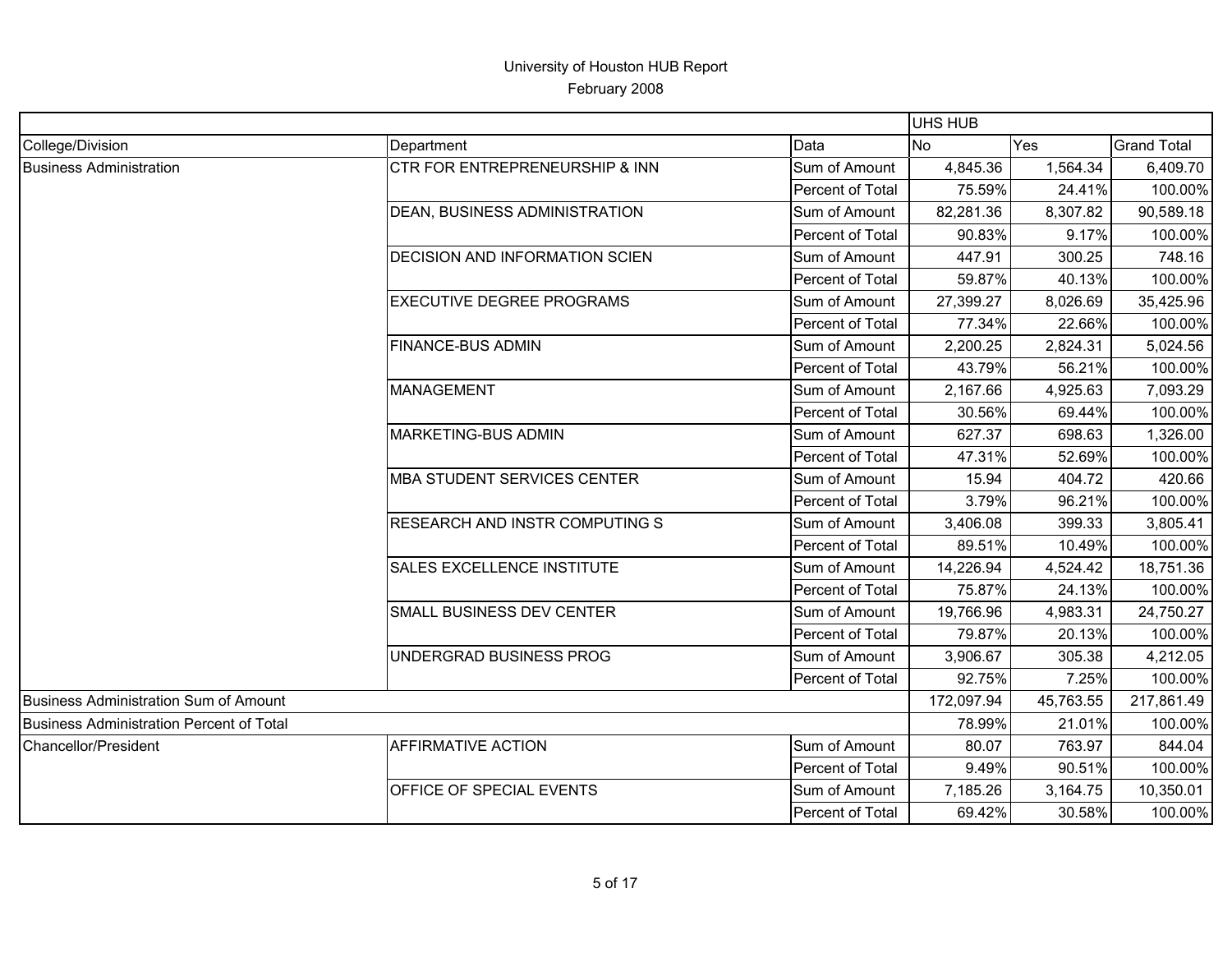| College/Division                      | Department                                | Data             | <b>No</b>  | Yes        | <b>Grand Total</b> |
|---------------------------------------|-------------------------------------------|------------------|------------|------------|--------------------|
| Chancellor/President                  | <b>PRESIDENT</b>                          | Sum of Amount    | 2,571.88   | 858.59     | 3,430.47           |
|                                       |                                           | Percent of Total | 74.97%     | 25.03%     | 100.00%            |
| Chancellor/President Sum of Amount    |                                           |                  | 9,837.21   | 4,787.31   | 14,624.52          |
| Chancellor/President Percent of Total |                                           |                  | 67.27%     | 32.73%     | 100.00%            |
| Education                             | CENTER FOR INFO TECH IN EDUCATION         | Sum of Amount    | 9,994.70   | 41,983.20  | 51,977.90          |
|                                       |                                           | Percent of Total | 19.23%     | 80.77%     | 100.00%            |
|                                       | <b>CONSISTENCY MGMT &amp; COOP DISCIP</b> | Sum of Amount    | 7,719.77   | 5,189.97   | 12,909.74          |
|                                       |                                           | Percent of Total | 59.80%     | 40.20%     | 100.00%            |
|                                       | <b>CURRICULUM AND INSTRUCTION</b>         | Sum of Amount    | 29,257.74  | 8,213.60   | 37,471.34          |
|                                       |                                           | Percent of Total | 78.08%     | 21.92%     | 100.00%            |
|                                       | <b>DEAN, EDUCATION</b>                    | Sum of Amount    | 7,614.93   | 61,415.18  | 69,030.11          |
|                                       |                                           | Percent of Total | 11.03%     | 88.97%     | 100.00%            |
|                                       | EDU. LEADERSHIP & CULTURAL STU            | Sum of Amount    | 62,421.19  | 587.30     | 63,008.49          |
|                                       |                                           | Percent of Total | 99.07%     | 0.93%      | 100.00%            |
|                                       | EDUCATIONAL PSYCHOLOGY                    | Sum of Amount    | 6,390.19   | 721.56     | 7,111.75           |
|                                       |                                           | Percent of Total | 89.85%     | 10.15%     | 100.00%            |
|                                       | HEALTH AND HUMAN PERFORMANCE              | Sum of Amount    | 15,573.90  | 439.43     | 16,013.33          |
|                                       |                                           | Percent of Total | 97.26%     | 2.74%      | 100.00%            |
|                                       | HUMAN DEVELOPMENT LAB                     | Sum of Amount    | 3,036.00   |            | 3,036.00           |
|                                       |                                           | Percent of Total | 100.00%    | 0.00%      | 100.00%            |
|                                       | <b>INSTITUTE FOR URBAN EDUCATION</b>      | Sum of Amount    | 3,205.09   | 3,001.39   | 6,206.48           |
|                                       |                                           | Percent of Total | 51.64%     | 48.36%     | 100.00%            |
|                                       | TEACHER EDUCATION AND CERTIFIC            | Sum of Amount    | 5,022.00   |            | 5,022.00           |
|                                       |                                           | Percent of Total | 100.00%    | 0.00%      | 100.00%            |
| Education Sum of Amount               |                                           |                  | 150,235.51 | 121,551.63 | 271,787.14         |
| <b>Education Percent of Total</b>     |                                           |                  | 55.28%     | 44.72%     | 100.00%            |
| Engineering                           | CENTER FOR NANOMAGNETIC SYSTEM            | Sum of Amount    | 88.24      |            | 88.24              |
|                                       |                                           | Percent of Total | 100.00%    | 0.00%      | 100.00%            |
|                                       | <b>CHEMICAL ENGINEERING</b>               | Sum of Amount    | 17,759.51  | 5,649.17   | 23,408.68          |
|                                       |                                           | Percent of Total | 75.87%     | 24.13%     | 100.00%            |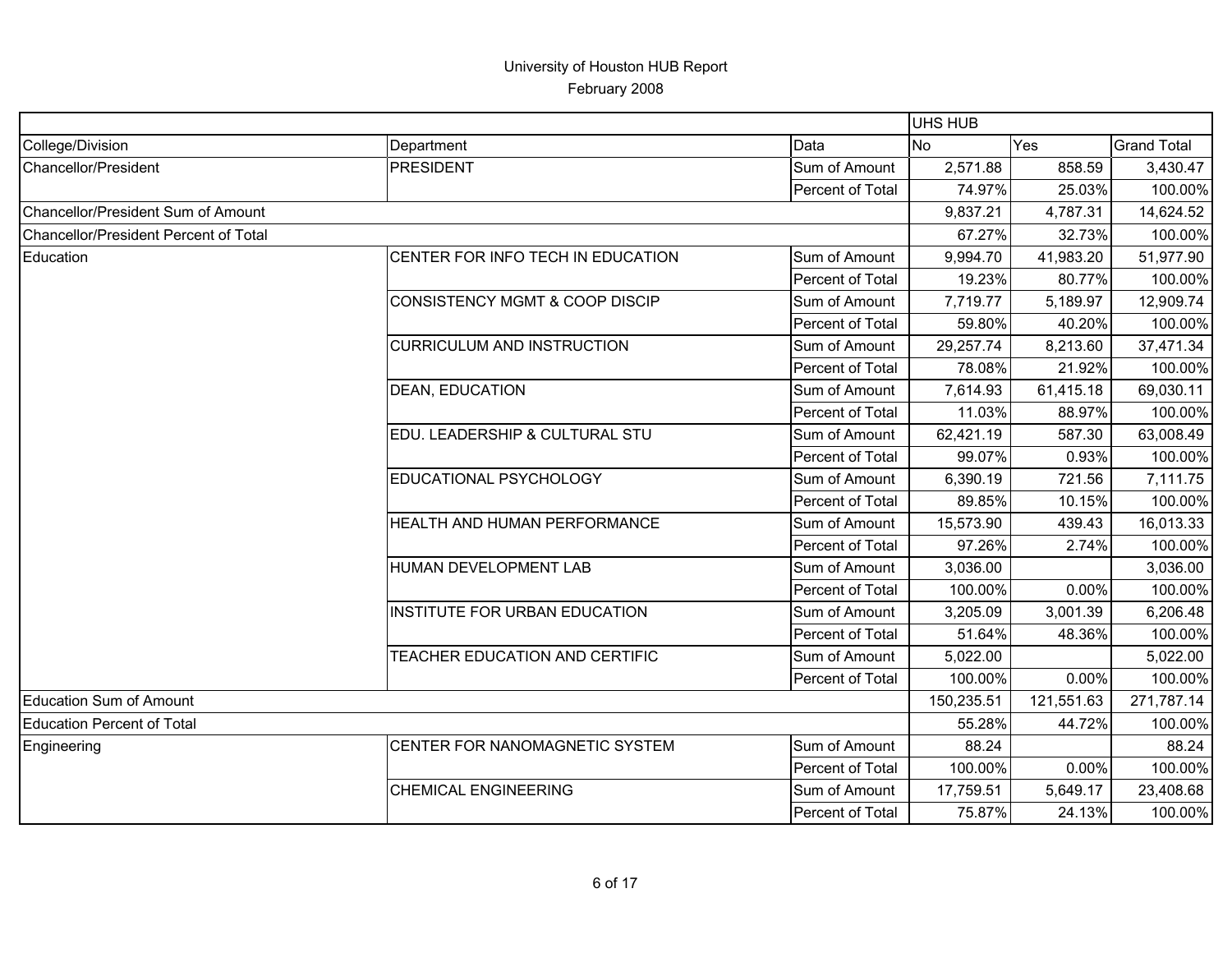|                                 |                                     |                  | <b>UHS HUB</b> |           |                    |
|---------------------------------|-------------------------------------|------------------|----------------|-----------|--------------------|
| College/Division                | Department                          | Data             | <b>No</b>      | Yes       | <b>Grand Total</b> |
| Engineering                     | <b>CIVIL ENGINEERING</b>            | Sum of Amount    | 13,046.39      | 5,772.72  | 18,819.11          |
|                                 |                                     | Percent of Total | 69.33%         | 30.67%    | 100.00%            |
|                                 | <b>COOPERATIVE ENGINEERING</b>      | Sum of Amount    | 171.41         | 49.03     | 220.44             |
|                                 |                                     | Percent of Total | 77.76%         | 22.24%    | 100.00%            |
|                                 | <b>CTR FOR INNOVATIVE GROUTING</b>  | Sum of Amount    | 489.06         | 81.92     | 570.98             |
|                                 |                                     | Percent of Total | 85.65%         | 14.35%    | 100.00%            |
|                                 | <b>DEAN, ENGINEERING</b>            | Sum of Amount    | 64,949.30      | 9,350.55  | 74,299.85          |
|                                 |                                     | Percent of Total | 87.42%         | 12.58%    | 100.00%            |
|                                 | <b>ELECTRICAL ENGINEERING</b>       | Sum of Amount    | 37,473.38      | 1,267.95  | 38,741.33          |
|                                 |                                     | Percent of Total | 96.73%         | 3.27%     | 100.00%            |
|                                 | <b>ENGINEERING SERVICES</b>         | Sum of Amount    | 1,182.73       | 1,145.87  | 2,328.60           |
|                                 |                                     | Percent of Total | 50.79%         | 49.21%    | 100.00%            |
|                                 | <b>INDUSTRIAL ENGINEERING</b>       | Sum of Amount    | 8,167.14       | 263.00    | 8,430.14           |
|                                 |                                     | Percent of Total | 96.88%         | 3.12%     | 100.00%            |
|                                 | MECHANICAL ENGINEERING              | Sum of Amount    | 34,696.02      | 1,596.34  | 36,292.36          |
|                                 |                                     | Percent of Total | 95.60%         | 4.40%     | 100.00%            |
|                                 | SW PUBLIC TECHNOLOGY CENTER         | Sum of Amount    | 260.06         |           | 260.06             |
|                                 |                                     | Percent of Total | 100.00%        | 0.00%     | 100.00%            |
|                                 | <b>WIND ENERGY CENTER</b>           | Sum of Amount    | 1,094.67       |           | 1,094.67           |
|                                 |                                     | Percent of Total | 100.00%        | 0.00%     | 100.00%            |
| Engineering Sum of Amount       |                                     |                  | 179,377.91     | 25,176.55 | 204,554.46         |
| Engineering Percent of Total    |                                     |                  | 87.69%         | 12.31%    | 100.00%            |
| Graduate College of Social Work | ADMISSIONS-GCSW                     | Sum of Amount    | 132.97         | 515.88    | 648.85             |
|                                 |                                     | Percent of Total | 20.49%         | 79.51%    | 100.00%            |
|                                 | <b>ALUMNI &amp; CAREER SERVICES</b> | Sum of Amount    |                | 61.43     | 61.43              |
|                                 |                                     | Percent of Total | 0.00%          | 100.00%   | 100.00%            |
|                                 | <b>AMERICAN HUMANICS</b>            | Sum of Amount    | 28.63          | 81.96     | 110.59             |
|                                 |                                     | Percent of Total | 25.89%         | 74.11%    | 100.00%            |
|                                 | <b>DEAN, SOCIAL WORK</b>            | Sum of Amount    | 1,921.51       | 1,201.92  | 3,123.43           |
|                                 |                                     | Percent of Total | 61.52%         | 38.48%    | 100.00%            |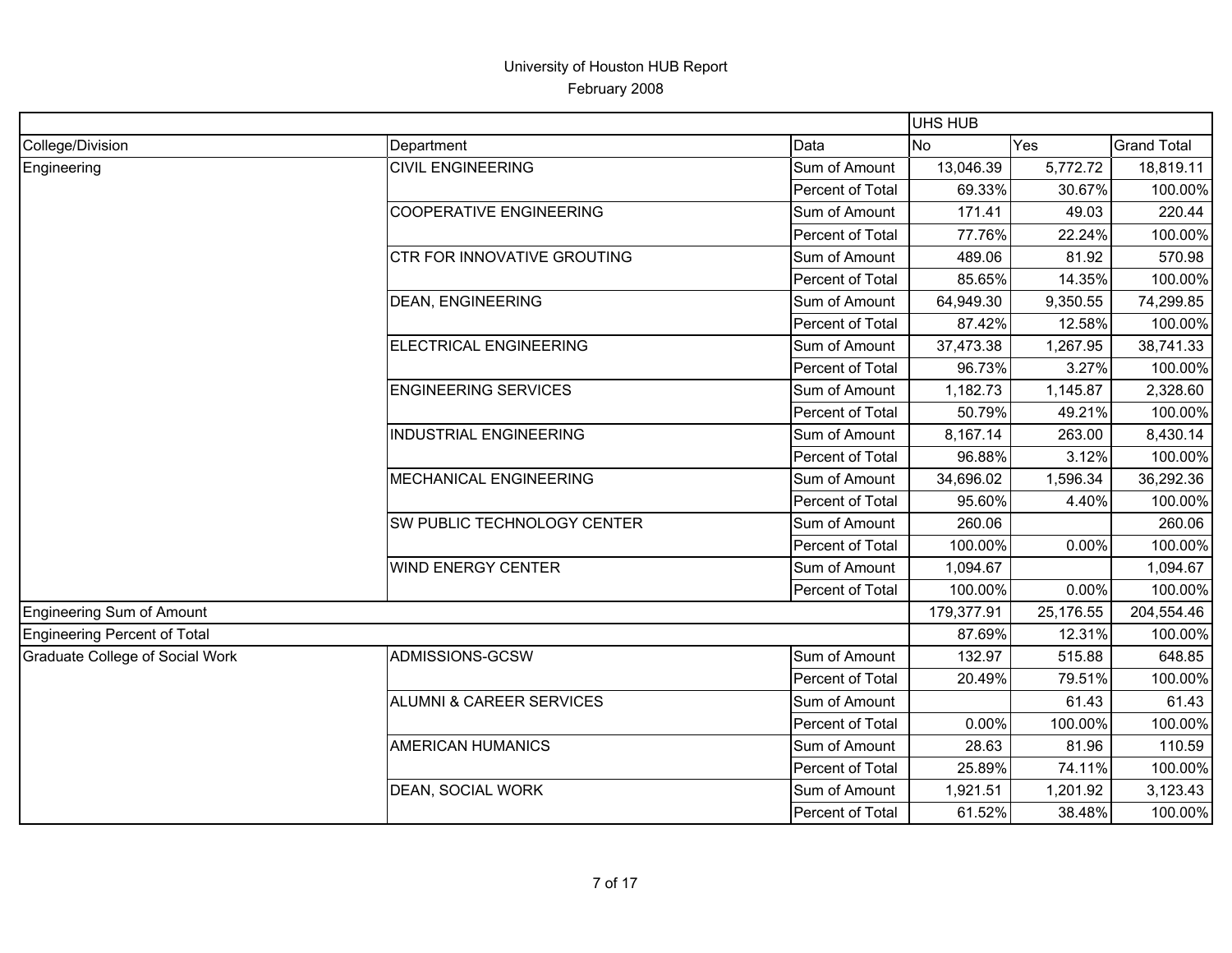|                                                  |                                   |                  | <b>UHS HUB</b> |           |                    |
|--------------------------------------------------|-----------------------------------|------------------|----------------|-----------|--------------------|
| College/Division                                 | Department                        | Data             | <b>No</b>      | Yes       | <b>Grand Total</b> |
| Graduate College of Social Work                  | <b>FIELD OFFICE</b>               | Sum of Amount    |                | 21.75     | 21.75              |
|                                                  |                                   | Percent of Total | 0.00%          | 100.00%   | 100.00%            |
|                                                  | <b>OCP</b>                        | Sum of Amount    | 5,852.05       | 6,426.68  | 12,278.73          |
|                                                  |                                   | Percent of Total | 47.66%         | 52.34%    | 100.00%            |
|                                                  | <b>ODSPR</b>                      | Sum of Amount    | 29.85          | 541.47    | 571.32             |
|                                                  |                                   | Percent of Total | 5.22%          | 94.78%    | 100.00%            |
| Graduate College of Social Work Sum of Amount    |                                   |                  | 7,965.01       | 8,851.09  | 16,816.10          |
| Graduate College of Social Work Percent of Total |                                   |                  | 47.37%         | 52.63%    | 100.00%            |
| <b>Honors College</b>                            | <b>DEAN, HONORS COLLEGE</b>       | Sum of Amount    | 8,113.39       | 2,012.56  | 10,125.95          |
|                                                  |                                   | Percent of Total | 80.12%         | 19.88%    | 100.00%            |
|                                                  | <b>HOUSTON TEACHERS INSTITUTE</b> | Sum of Amount    | 843.97         |           | 843.97             |
|                                                  |                                   | Percent of Total | 100.00%        | 0.00%     | 100.00%            |
| Honors College Sum of Amount                     |                                   |                  | 8,957.36       | 2,012.56  | 10,969.92          |
| Honors College Percent of Total                  |                                   |                  | 81.65%         | 18.35%    | 100.00%            |
| Hotel and Restaurant Management                  | DEAN, HOTEL & RESTAURANT MANAG    | Sum of Amount    | 7,955.65       | 1,690.78  | 9,646.43           |
|                                                  |                                   | Percent of Total | 82.47%         | 17.53%    | 100.00%            |
|                                                  | HOTEL AND RESTAURANT MANAGEMEN    | Sum of Amount    | 85,879.66      | 16,620.82 | 102,500.48         |
|                                                  |                                   | Percent of Total | 83.78%         | 16.22%    | 100.00%            |
| Hotel and Restaurant Management Sum of Amount    |                                   |                  | 93,835.31      | 18,311.60 | 112,146.91         |
| Hotel and Restaurant Management Percent of Total |                                   |                  | 83.67%         | 16.33%    | 100.00%            |
| Law Center                                       | <b>BLAKELEY INSTITUTE</b>         | Sum of Amount    | 2,713.89       | 342.62    | 3,056.51           |
|                                                  |                                   | Percent of Total | 88.79%         | 11.21%    | 100.00%            |
|                                                  | <b>BUSINESS SERVICES, LAW</b>     | Sum of Amount    | 33,260.75      | 715.31    | 33,976.06          |
|                                                  |                                   | Percent of Total | 97.89%         | 2.11%     | 100.00%            |
|                                                  | CAREER SERVICES, LAW              | Sum of Amount    | 3,656.13       | 1,086.34  | 4,742.47           |
|                                                  |                                   | Percent of Total | 77.09%         | 22.91%    | 100.00%            |
|                                                  | CHILDREN, LAW & POLICY            | Sum of Amount    | 210.00         |           | 210.00             |
|                                                  |                                   | Percent of Total | 100.00%        | 0.00%     | 100.00%            |
|                                                  | CONTINUING LEGAL EDUCATION        | Sum of Amount    | 689.10         |           | 689.10             |
|                                                  |                                   | Percent of Total | 100.00%        | 0.00%     | 100.00%            |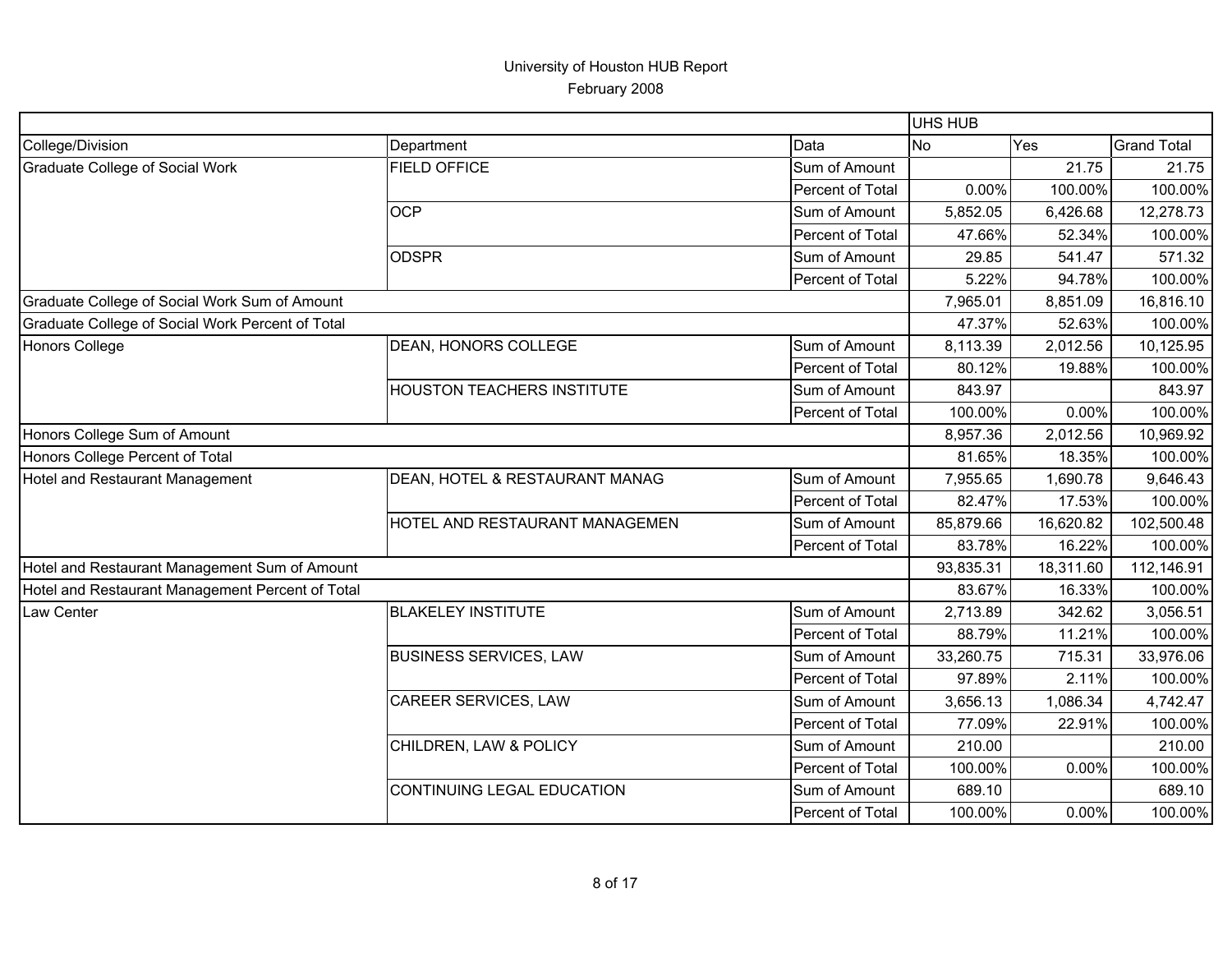|                                  |                                          |                  | <b>UHS HUB</b> |          |                    |
|----------------------------------|------------------------------------------|------------------|----------------|----------|--------------------|
| College/Division                 | Department                               | Data             | No             | Yes      | <b>Grand Total</b> |
| Law Center                       | DEAN, LAW                                | Sum of Amount    | 97.62          | 181.48   | 279.10             |
|                                  |                                          | Percent of Total | 34.98%         | 65.02%   | 100.00%            |
|                                  | <b>EXTERNAL AFFAIRS, LAW</b>             | Sum of Amount    | 24,280.45      | 282.12   | 24,562.57          |
|                                  |                                          | Percent of Total | 98.85%         | 1.15%    | 100.00%            |
|                                  | <b>FACILITIES, LAW</b>                   | Sum of Amount    | 7,911.82       | 760.22   | 8,672.04           |
|                                  |                                          | Percent of Total | 91.23%         | 8.77%    | 100.00%            |
|                                  | <b>FACULTY SUPPORT LAW</b>               | Sum of Amount    |                | 731.63   | 731.63             |
|                                  |                                          | Percent of Total | 0.00%          | 100.00%  | 100.00%            |
|                                  | <b>HEALTH LAW &amp; POLICY INSTITUTE</b> | Sum of Amount    | 281.21         | 179.96   | 461.17             |
|                                  |                                          | Percent of Total | 60.98%         | 39.02%   | 100.00%            |
|                                  | <b>IHELG</b>                             | Sum of Amount    | 559.03         |          | 559.03             |
|                                  |                                          | Percent of Total | 100.00%        | 0.00%    | 100.00%            |
|                                  | LAW INFORMATION TECHNOLOGY               | Sum of Amount    | 7,670.30       |          | 7,670.30           |
|                                  |                                          | Percent of Total | 100.00%        | 0.00%    | 100.00%            |
|                                  | <b>LAW LIBRARY</b>                       | Sum of Amount    | 5,112.44       | 670.45   | 5,782.89           |
|                                  |                                          | Percent of Total | 88.41%         | 11.59%   | 100.00%            |
|                                  | LEGAL AID CLINIC, LAW                    | Sum of Amount    | 8,928.00       | 912.72   | 9,840.72           |
|                                  |                                          | Percent of Total | 90.73%         | 9.27%    | 100.00%            |
|                                  | PUBLIC RELS & MARKETING, LAW             | Sum of Amount    | 14,683.01      |          | 14,683.01          |
|                                  |                                          | Percent of Total | 100.00%        | 0.00%    | 100.00%            |
|                                  | STUDENT ORGANIZATION, LAW                | Sum of Amount    | 10,599.46      | 205.99   | 10,805.45          |
|                                  |                                          | Percent of Total | 98.09%         | 1.91%    | 100.00%            |
|                                  | STUDENT SERVICES, LAW                    | Sum of Amount    | 2,758.99       | 204.36   | 2,963.35           |
|                                  |                                          | Percent of Total | 93.10%         | 6.90%    | 100.00%            |
| Law Center Sum of Amount         |                                          |                  | 123,412.20     | 6,273.20 | 129,685.40         |
| Law Center Percent of Total      |                                          |                  | 95.16%         | 4.84%    | 100.00%            |
| Liberal Arts and Social Sciences | <b>AEROSPACE STUDIES</b>                 | Sum of Amount    | 1,772.83       | 12.00    | 1,784.83           |
|                                  |                                          | Percent of Total | 99.33%         | 0.67%    | 100.00%            |
|                                  | AFRICAN-AMERICAN STUDIES                 | Sum of Amount    | 1,647.75       | 1,249.55 | 2,897.30           |
|                                  |                                          | Percent of Total | 56.87%         | 43.13%   | 100.00%            |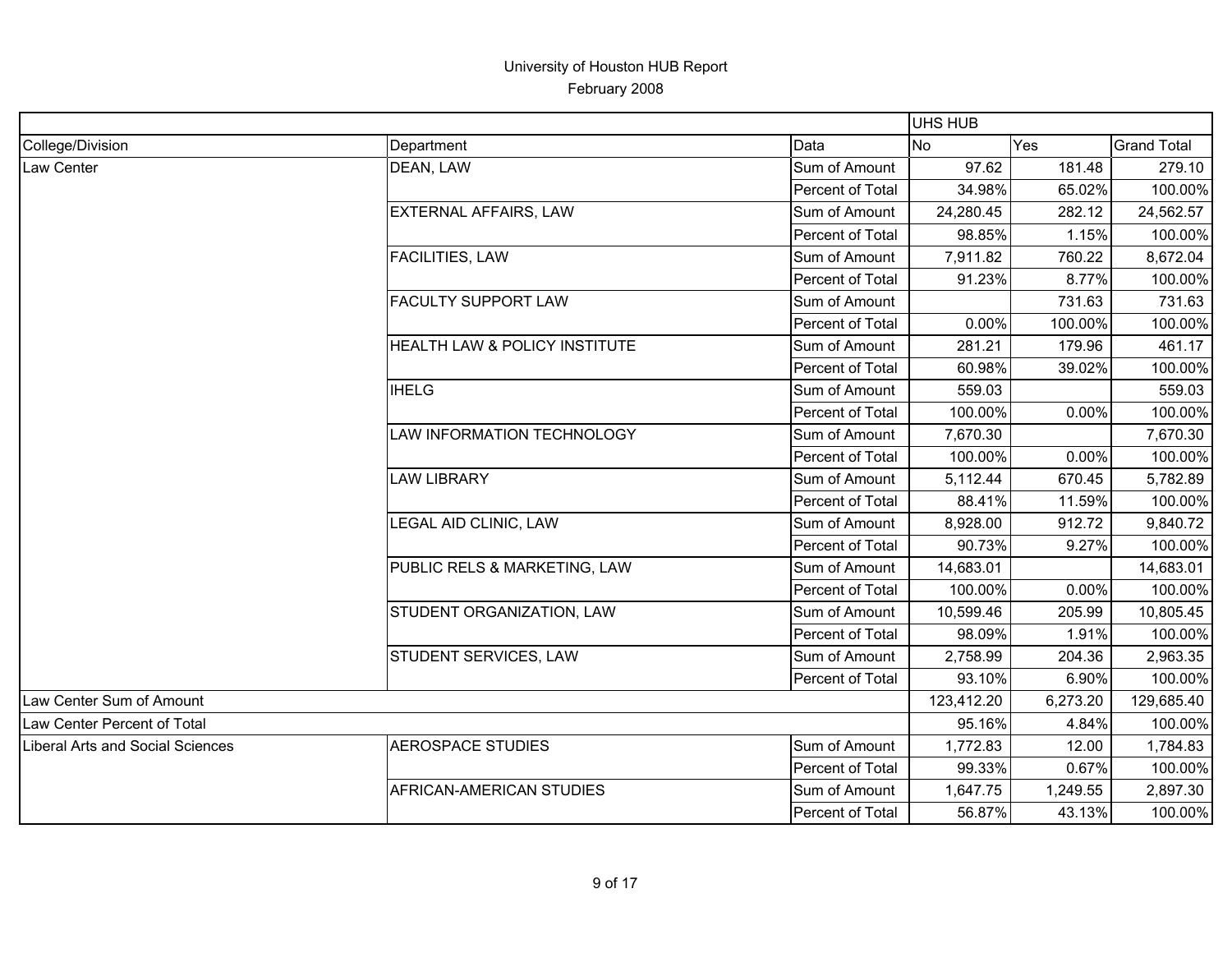|                                  |                                  |                  | UHS HUB   |          |                    |
|----------------------------------|----------------------------------|------------------|-----------|----------|--------------------|
| College/Division                 | Department                       | Data             | <b>No</b> | Yes      | <b>Grand Total</b> |
| Liberal Arts and Social Sciences | <b>ANTHROPOLOGY</b>              | Sum of Amount    |           | 392.28   | 392.28             |
|                                  |                                  | Percent of Total | 0.00%     | 100.00%  | 100.00%            |
|                                  | <b>ART</b>                       | Sum of Amount    | 7,970.85  | 8,198.10 | 16,168.95          |
|                                  |                                  | Percent of Total | 49.30%    | 50.70%   | 100.00%            |
|                                  | <b>ARTE PUBLICO</b>              | Sum of Amount    | 54,401.02 | 1,878.44 | 56,279.46          |
|                                  |                                  | Percent of Total | 96.66%    | 3.34%    | 100.00%            |
|                                  | <b>BAND</b>                      | Sum of Amount    | 2,400.76  |          | 2,400.76           |
|                                  |                                  | Percent of Total | 100.00%   | 0.00%    | 100.00%            |
|                                  | <b>BLAFFER GALLERY</b>           | Sum of Amount    | 30,920.96 | 901.33   | 31,822.29          |
|                                  |                                  | Percent of Total | 97.17%    | 2.83%    | 100.00%            |
|                                  | CENTER FOR PUBLIC POLICY         | Sum of Amount    | 1,689.02  | 511.17   | 2,200.19           |
|                                  |                                  | Percent of Total | 76.77%    | 23.23%   | 100.00%            |
|                                  | <b>COMMUNICATION</b>             | Sum of Amount    | 16,484.04 | 3,656.75 | 20,140.79          |
|                                  |                                  | Percent of Total | 81.84%    | 18.16%   | 100.00%            |
|                                  | <b>COMMUNICATIONS DISORDERS</b>  | Sum of Amount    | 4,054.77  | 453.72   | 4,508.49           |
|                                  |                                  | Percent of Total | 89.94%    | 10.06%   | 100.00%            |
|                                  | <b>CWMCA CENTER FOR THE ARTS</b> | Sum of Amount    | 11,989.77 | 50.00    | 12,039.77          |
|                                  |                                  | Percent of Total | 99.58%    | 0.42%    | 100.00%            |
|                                  | DEAN, LIBERAL ARTS & SOC SCI     | Sum of Amount    | 8,354.26  | 6,984.02 | 15,338.28          |
|                                  |                                  | Percent of Total | 54.47%    | 45.53%   | 100.00%            |
|                                  | <b>ECONOMICS</b>                 | Sum of Amount    | 4,054.95  | 4,974.87 | 9,029.82           |
|                                  |                                  | Percent of Total | 44.91%    | 55.09%   | 100.00%            |
|                                  | <b>ENGLISH</b>                   | Sum of Amount    | 7,745.51  | 6,740.15 | 14,485.66          |
|                                  |                                  | Percent of Total | 53.47%    | 46.53%   | 100.00%            |
|                                  | <b>HISTORY</b>                   | Sum of Amount    | 5,292.99  | 1,091.66 | 6,384.65           |
|                                  |                                  | Percent of Total | 82.90%    | 17.10%   | 100.00%            |
|                                  | MEXICAN-AMERICAN STUDIES         | Sum of Amount    | 949.07    | 981.51   | 1,930.58           |
|                                  |                                  | Percent of Total | 49.16%    | 50.84%   | 100.00%            |
|                                  | <b>MILITARY SCIENCE</b>          | Sum of Amount    | 76.64     |          | 76.64              |
|                                  |                                  | Percent of Total | 100.00%   | 0.00%    | 100.00%            |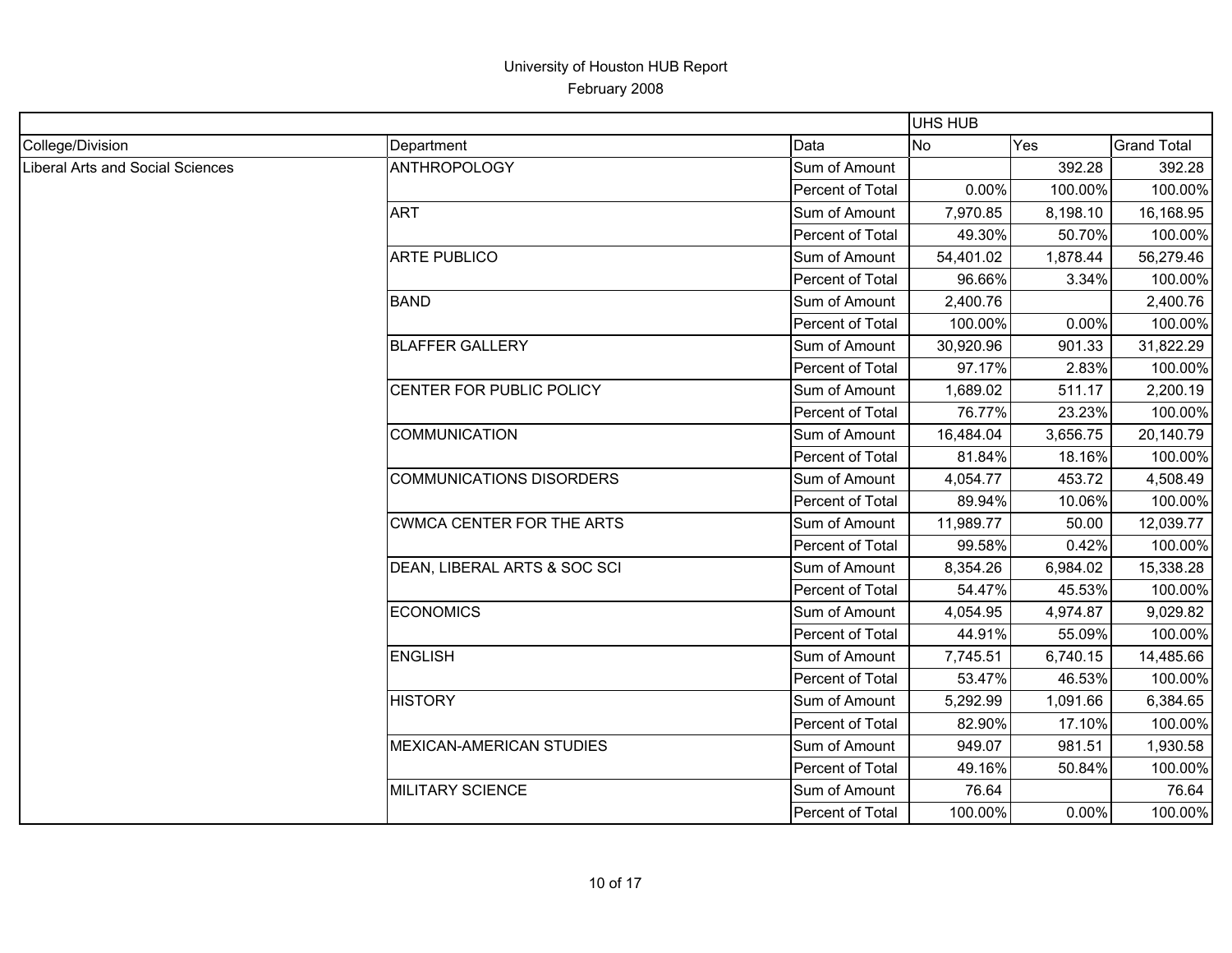|                                                   |                                   |                  | <b>UHS HUB</b> |            |                    |
|---------------------------------------------------|-----------------------------------|------------------|----------------|------------|--------------------|
| College/Division                                  | Department                        | Data             | <b>No</b>      | Yes        | <b>Grand Total</b> |
| Liberal Arts and Social Sciences                  | MODERN AND CLASSICAL LANGUAGES    | Sum of Amount    | 4,077.66       | 2,552.37   | 6,630.03           |
|                                                   |                                   | Percent of Total | 61.50%         | 38.50%     | 100.00%            |
|                                                   | <b>MUSIC</b>                      | Sum of Amount    | 54,066.26      | 3,764.02   | 57,830.28          |
|                                                   |                                   | Percent of Total | 93.49%         | 6.51%      | 100.00%            |
|                                                   | PHILOSOPHY                        | Sum of Amount    | 785.18         | 259.73     | 1,044.91           |
|                                                   |                                   | Percent of Total | 75.14%         | 24.86%     | 100.00%            |
|                                                   | POLITICAL SCIENCE                 | Sum of Amount    | 3,429.27       | 1,677.93   | 5,107.20           |
|                                                   |                                   | Percent of Total | 67.15%         | 32.85%     | 100.00%            |
|                                                   | <b>PSYCHOLOGY</b>                 | Sum of Amount    | 14,562.86      | 2,488.42   | 17,051.28          |
|                                                   |                                   | Percent of Total | 85.41%         | 14.59%     | 100.00%            |
|                                                   | <b>RELIGIOUS STUDIES</b>          | Sum of Amount    | 292.02         | 104.03     | 396.05             |
|                                                   |                                   | Percent of Total | 73.73%         | 26.27%     | 100.00%            |
|                                                   | SOCIOLOGY                         | Sum of Amount    | 21.29          | 8,126.13   | 8,147.42           |
|                                                   |                                   | Percent of Total | 0.26%          | 99.74%     | 100.00%            |
|                                                   | <b>THEATRE</b>                    | Sum of Amount    | 37,659.98      | 6,066.76   | 43,726.74          |
|                                                   |                                   | Percent of Total | 86.13%         | 13.87%     | 100.00%            |
|                                                   | <b>WOMEN'S STUDIES PROGRAM</b>    | Sum of Amount    | 1,117.71       | 79.91      | 1,197.62           |
|                                                   |                                   | Percent of Total | 93.33%         | 6.67%      | 100.00%            |
|                                                   | <b>WRITING CENTER</b>             | Sum of Amount    | 1,206.11       | 605.52     | 1,811.63           |
|                                                   |                                   | Percent of Total | 66.58%         | 33.42%     | 100.00%            |
| Liberal Arts and Social Sciences Sum of Amount    |                                   |                  | 277,023.53     | 63,800.37  | 340,823.90         |
| Liberal Arts and Social Sciences Percent of Total |                                   |                  | 81.28%         | 18.72%     | 100.00%            |
| Library                                           | UNIVERSITY LIBRARIES              | Sum of Amount    | 490,518.56     | 115,386.30 | 605,904.86         |
|                                                   |                                   | Percent of Total | 80.96%         | 19.04%     | 100.00%            |
| Library Sum of Amount                             |                                   |                  | 490,518.56     | 115,386.30 | 605,904.86         |
| <b>Library Percent of Total</b>                   |                                   |                  | 80.96%         | 19.04%     | 100.00%            |
| Natural Science and Mathematics                   | <b>BIOLOGY &amp; BIOCHEMISTRY</b> | Sum of Amount    | 76,039.80      | 6,452.41   | 82,492.21          |
|                                                   |                                   | Percent of Total | 92.18%         | 7.82%      | 100.00%            |
|                                                   | <b>CAGE INSTITUTE</b>             | Sum of Amount    | 70.57          |            | 70.57              |
|                                                   |                                   | Percent of Total | 100.00%        | 0.00%      | 100.00%            |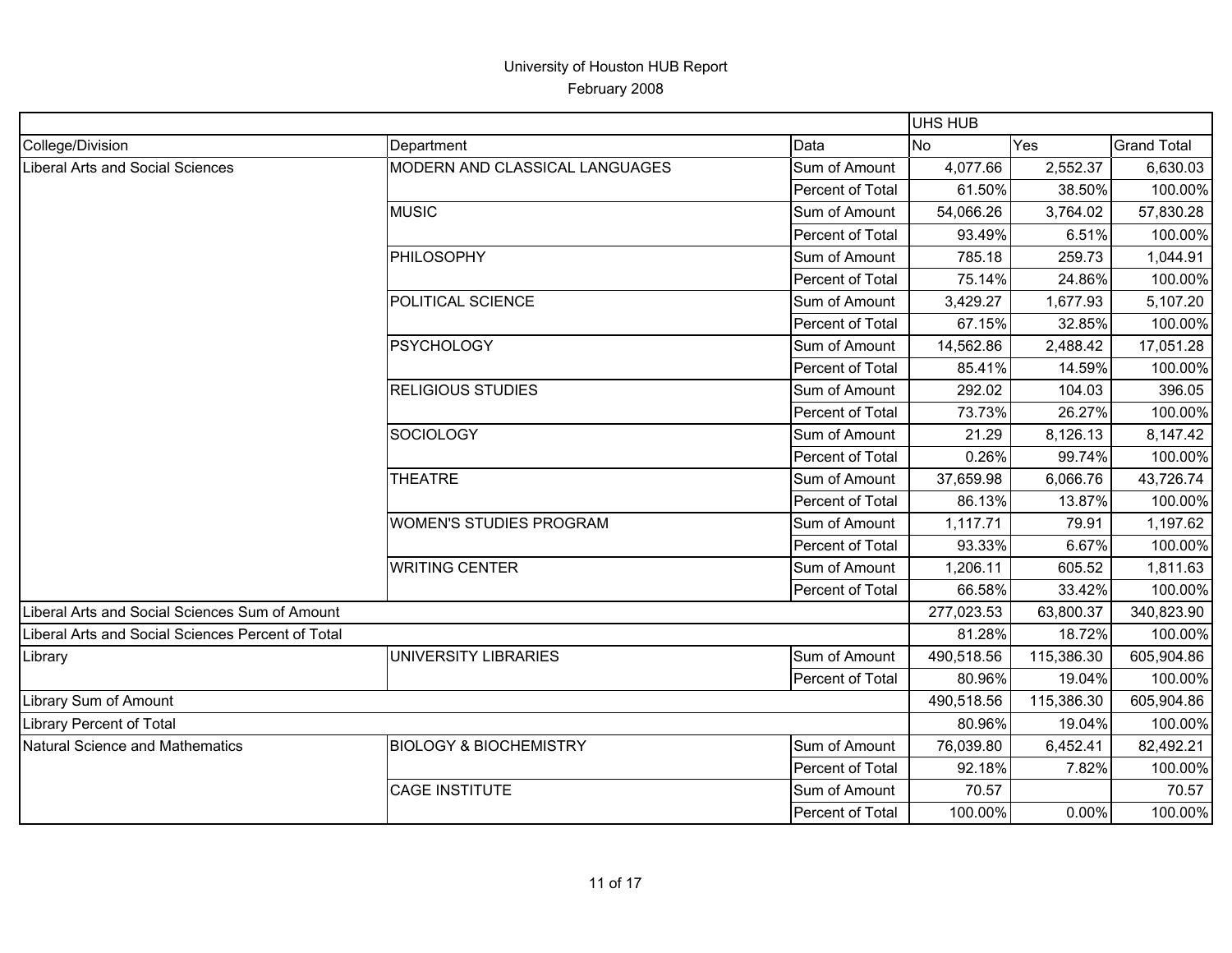|                                                  |                                           |                  | <b>UHS HUB</b> |           |                    |
|--------------------------------------------------|-------------------------------------------|------------------|----------------|-----------|--------------------|
| College/Division                                 | Department                                | Data             | <b>No</b>      | Yes       | <b>Grand Total</b> |
| Natural Science and Mathematics                  | <b>CHEMISTRY</b>                          | Sum of Amount    | 225,835.95     | 5,629.31  | 231,465.26         |
|                                                  |                                           | Percent of Total | 97.57%         | 2.43%     | 100.00%            |
|                                                  | <b>COMPUTER SCIENCE</b>                   | Sum of Amount    | 7,765.61       | 6,842.18  | 14,607.79          |
|                                                  |                                           | Percent of Total | 53.16%         | 46.84%    | 100.00%            |
|                                                  | CTR FOR ACADEMIC SUPPORT AND ASSESSMENT   | Sum of Amount    | 100.00         |           | 100.00             |
|                                                  |                                           | Percent of Total | 100.00%        | 0.00%     | 100.00%            |
|                                                  | DEAN, NATURAL SCIENCE & MATHE             | Sum of Amount    | 13,111.71      | 2,041.04  | 15,152.75          |
|                                                  |                                           | Percent of Total | 86.53%         | 13.47%    | 100.00%            |
|                                                  | <b>GEOLOGY</b>                            | Sum of Amount    | 20,051.65      | 1,626.28  | 21,677.93          |
|                                                  |                                           | Percent of Total | 92.50%         | 7.50%     | 100.00%            |
|                                                  | <b>IMAQS</b>                              | Sum of Amount    | 3,726.94       |           | 3,726.94           |
|                                                  |                                           | Percent of Total | 100.00%        | 0.00%     | 100.00%            |
|                                                  | <b>INST FOR THEORETICAL &amp; ENG SCI</b> | Sum of Amount    | 428.97         |           | 428.97             |
|                                                  |                                           | Percent of Total | 100.00%        | 0.00%     | 100.00%            |
|                                                  | <b>MATHEMATICS</b>                        | Sum of Amount    | 28,622.98      | 1,815.11  | 30,438.09          |
|                                                  |                                           | Percent of Total | 94.04%         | 5.96%     | 100.00%            |
|                                                  | <b>PHYSICS</b>                            | Sum of Amount    | 87,999.10      | 1,450.95  | 89,450.05          |
|                                                  |                                           | Percent of Total | 98.38%         | 1.62%     | 100.00%            |
| Natural Science and Mathematics Sum of Amount    |                                           |                  | 463,753.28     | 25,857.28 | 489,610.56         |
| Natural Science and Mathematics Percent of Total |                                           |                  | 94.72%         | 5.28%     | 100.00%            |
| Optometry                                        | DEAN, OPTOMETRY                           | Sum of Amount    | 108,980.98     | 8,129.59  | 117,110.57         |
|                                                  |                                           | Percent of Total | 93.06%         | 6.94%     | 100.00%            |
|                                                  | OPT VISION SCIENCES                       | Sum of Amount    | 106,118.52     | 317.76    | 106,436.28         |
|                                                  |                                           | Percent of Total | 99.70%         | 0.30%     | 100.00%            |
|                                                  | OPTOMETRY CLINIC                          | Sum of Amount    | 141,833.04     | 9,387.17  | 151,220.21         |
|                                                  |                                           | Percent of Total | 93.79%         | 6.21%     | 100.00%            |
| Optometry Sum of Amount                          |                                           |                  | 356,932.54     | 17,834.52 | 374,767.06         |
| Optometry Percent of Total                       |                                           |                  | 95.24%         | 4.76%     | 100.00%            |
| Pharmacy                                         | CLINICAL PHARMACY & ADMINISTRA            | Sum of Amount    | 10,259.94      | 8,746.27  | 19,006.21          |
|                                                  |                                           | Percent of Total | 53.98%         | 46.02%    | 100.00%            |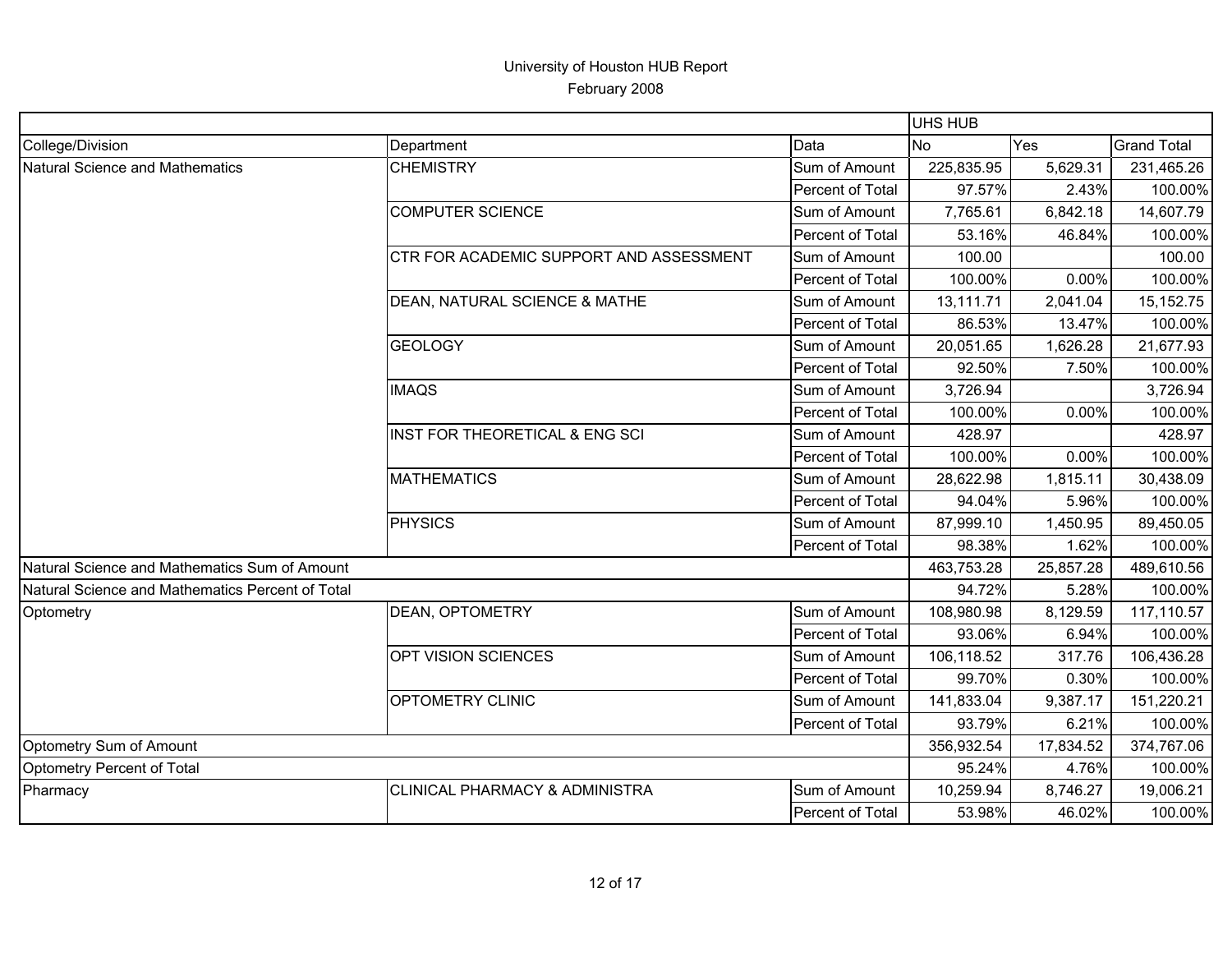|                           |                                    |                  | UHS HUB    |                |                    |
|---------------------------|------------------------------------|------------------|------------|----------------|--------------------|
| College/Division          | Department                         | Data             | <b>No</b>  | Yes            | <b>Grand Total</b> |
| Pharmacy                  | DEAN, PHARMACY                     | Sum of Amount    | 24,417.23  | 19,021.42      | 43,438.65          |
|                           |                                    | Percent of Total | 56.21%     | 43.79%         | 100.00%            |
|                           | INSTITUTE FOR DRUG EDUCATION       | Sum of Amount    | 3,308.23   |                | 3,308.23           |
|                           |                                    | Percent of Total | 100.00%    | 0.00%          | 100.00%            |
|                           | INSTITUTE OF COMMUNITY HEALTH      | Sum of Amount    | 719.97     |                | 719.97             |
|                           |                                    | Percent of Total | 100.00%    | 0.00%          | 100.00%            |
|                           | PHARMACOLOGICAL & PHARMACEUTIC     | Sum of Amount    | 75,745.08  | 8,538.18       | 84,283.26          |
|                           |                                    | Percent of Total | 89.87%     | 10.13%         | 100.00%            |
| Pharmacy Sum of Amount    |                                    |                  | 114,450.45 | 36,305.87      | 150,756.32         |
| Pharmacy Percent of Total |                                    |                  | 75.92%     | 24.08%         | 100.00%            |
| Research                  | ANIMAL CARE OPERATIONS             | Sum of Amount    | 11,794.79  | 4,524.12       | 16,318.91          |
|                           |                                    | Percent of Total | 72.28%     | 27.72%         | 100.00%            |
|                           | CENTER FOR ADVANCED MATERIALS      | Sum of Amount    | 2,410.88   | 41.26          | 2,452.14           |
|                           |                                    | Percent of Total | 98.32%     |                | 100.00%            |
|                           | <b>CMC</b>                         | Sum of Amount    | 3,473.45   | 1.68%<br>0.00% | 3,473.45           |
|                           |                                    | Percent of Total | 100.00%    |                | 100.00%            |
|                           | ENVIRONMENTAL INSTIT-HOUSTON       | Sum of Amount    | 1,272.45   |                | 1,272.45           |
|                           |                                    | Percent of Total | 100.00%    | 0.00%          | 100.00%            |
|                           | <b>GRANTS AND CONTRACTS</b>        | Sum of Amount    | 497.29     | 87.83          | 585.12             |
|                           |                                    | Percent of Total | 84.99%     | 15.01%         | 100.00%            |
|                           | <b>HOUSTON COASTAL CENTER</b>      | Sum of Amount    | 206.72     |                | 206.72             |
|                           |                                    | Percent of Total | 100.00%    | 0.00%          | 100.00%            |
|                           | INSTITUTE FOR MOLECULAR DESIGN     | Sum of Amount    | 130.00     |                | 130.00             |
|                           |                                    | Percent of Total | 100.00%    | 0.00%          | 100.00%            |
|                           | OFFICE OF TECHNOLOGY MANAGEMEN     | Sum of Amount    | 9,017.39   |                | 9,017.39           |
|                           |                                    | Percent of Total | 100.00%    | 0.00%          | 100.00%            |
|                           | <b>RESEARCH DIVISION OFFICE</b>    | Sum of Amount    | 947.44     | 9,798.29       | 10,745.73          |
|                           |                                    | Percent of Total | 8.82%      | 91.18%         | 100.00%            |
|                           | <b>RESEARCH FINANCIAL SERVICES</b> | Sum of Amount    | 45.42      | 590.49         | 635.91             |
|                           |                                    | Percent of Total | 7.14%      | 92.86%         | 100.00%            |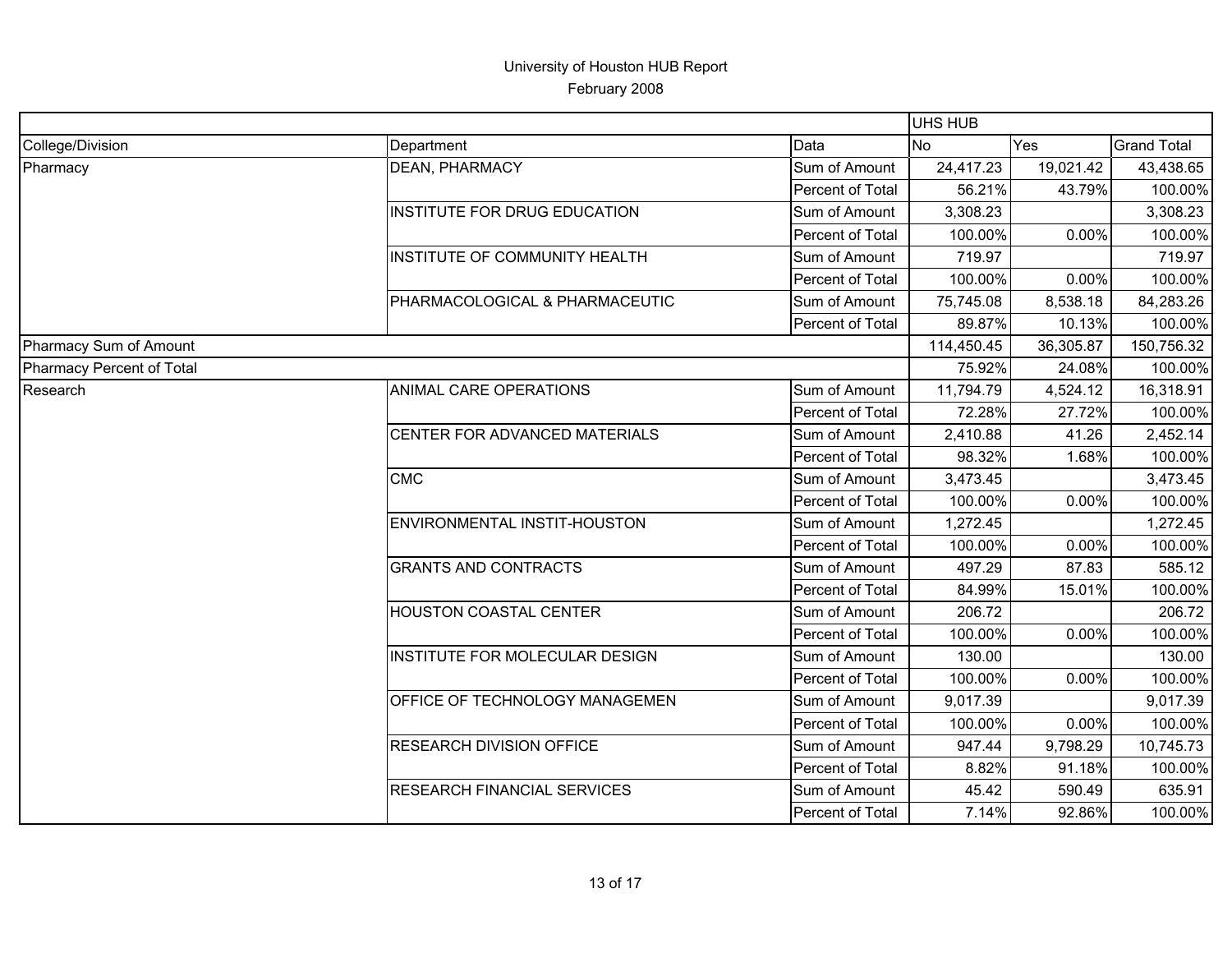|                                  |                                          |                  | <b>UHS HUB</b> |           |                    |
|----------------------------------|------------------------------------------|------------------|----------------|-----------|--------------------|
| College/Division                 | Department                               | Data             | N <sub>o</sub> | Yes       | <b>Grand Total</b> |
| Research                         | <b>RESEARCH INFORMATION CENTER</b>       | Sum of Amount    | 4,156.83       | 28,084.03 | 32,240.86          |
|                                  |                                          | Percent of Total | 12.89%         | 87.11%    | 100.00%            |
|                                  | RESEARCH POLICIES/COMP/COMMITT           | Sum of Amount    | 25.79          | 467.19    | 492.98             |
|                                  |                                          | Percent of Total | 5.23%          | 94.77%    | 100.00%            |
|                                  | <b>RESEARCH SERVICES</b>                 | Sum of Amount    | 1,028.06       |           | 1,028.06           |
|                                  |                                          | Percent of Total | 100.00%        | 0.00%     | 100.00%            |
|                                  | SPACE VACUUM EPITAXY CENTER              | Sum of Amount    | 212.23         |           | 212.23             |
|                                  |                                          | Percent of Total | 100.00%        | 0.00%     | 100.00%            |
|                                  | <b>SUPER CONDUCT &amp; ADV MATERIALS</b> | Sum of Amount    | 8,548.22       |           | 8,548.22           |
|                                  |                                          | Percent of Total | 100.00%        | 0.00%     | 100.00%            |
|                                  | <b>TCSUH</b>                             | Sum of Amount    | 81,662.85      | 434.91    | 82,097.76          |
|                                  |                                          | Percent of Total | 99.47%         | 0.53%     | 100.00%            |
|                                  | <b>TIMES</b>                             | Sum of Amount    | 185,326.00     | 3,282.99  | 188,608.99         |
|                                  |                                          | Percent of Total | 98.26%         | 1.74%     | 100.00%            |
|                                  | TX LEARNING/COMPUTATIONAL CTR            | Sum of Amount    | 68,722.01      | 13,789.87 | 82,511.88          |
|                                  |                                          | Percent of Total | 83.29%         | 16.71%    | 100.00%            |
| Research Sum of Amount           |                                          |                  | 379,477.82     | 61,100.98 | 440,578.80         |
| <b>Research Percent of Total</b> |                                          |                  | 86.13%         | 13.87%    | 100.00%            |
| <b>Student Affairs</b>           | <b>CAMPUS ACTIVITIES</b>                 | Sum of Amount    | 9,618.23       | 1,034.17  | 10,652.40          |
|                                  |                                          | Percent of Total | 90.29%         | 9.71%     | 100.00%            |
|                                  | <b>CAMPUS RECREATION</b>                 | Sum of Amount    | 64,429.62      | 3,743.59  | 68,173.21          |
|                                  |                                          | Percent of Total | 94.51%         | 5.49%     | 100.00%            |
|                                  | CENTER FOR STUDENTS W/DISABILI           | Sum of Amount    | 43,273.74      | 14,940.74 | 58,214.48          |
|                                  |                                          | Percent of Total | 74.34%         | 25.66%    | 100.00%            |
|                                  | CHILD CARE CENTER                        | Sum of Amount    | 8,049.18       | 4,276.17  | 12,325.35          |
|                                  |                                          | Percent of Total | 65.31%         | 34.69%    | 100.00%            |
|                                  | COUNSELING AND PSYCH SVCS                | Sum of Amount    | 4,612.17       | 344.17    | 4,956.34           |
|                                  |                                          | Percent of Total | 93.06%         | 6.94%     | 100.00%            |
|                                  | <b>DEAN OF STUDENTS</b>                  | Sum of Amount    | 8,078.09       |           | 8,078.09           |
|                                  |                                          | Percent of Total | 100.00%        | 0.00%     | 100.00%            |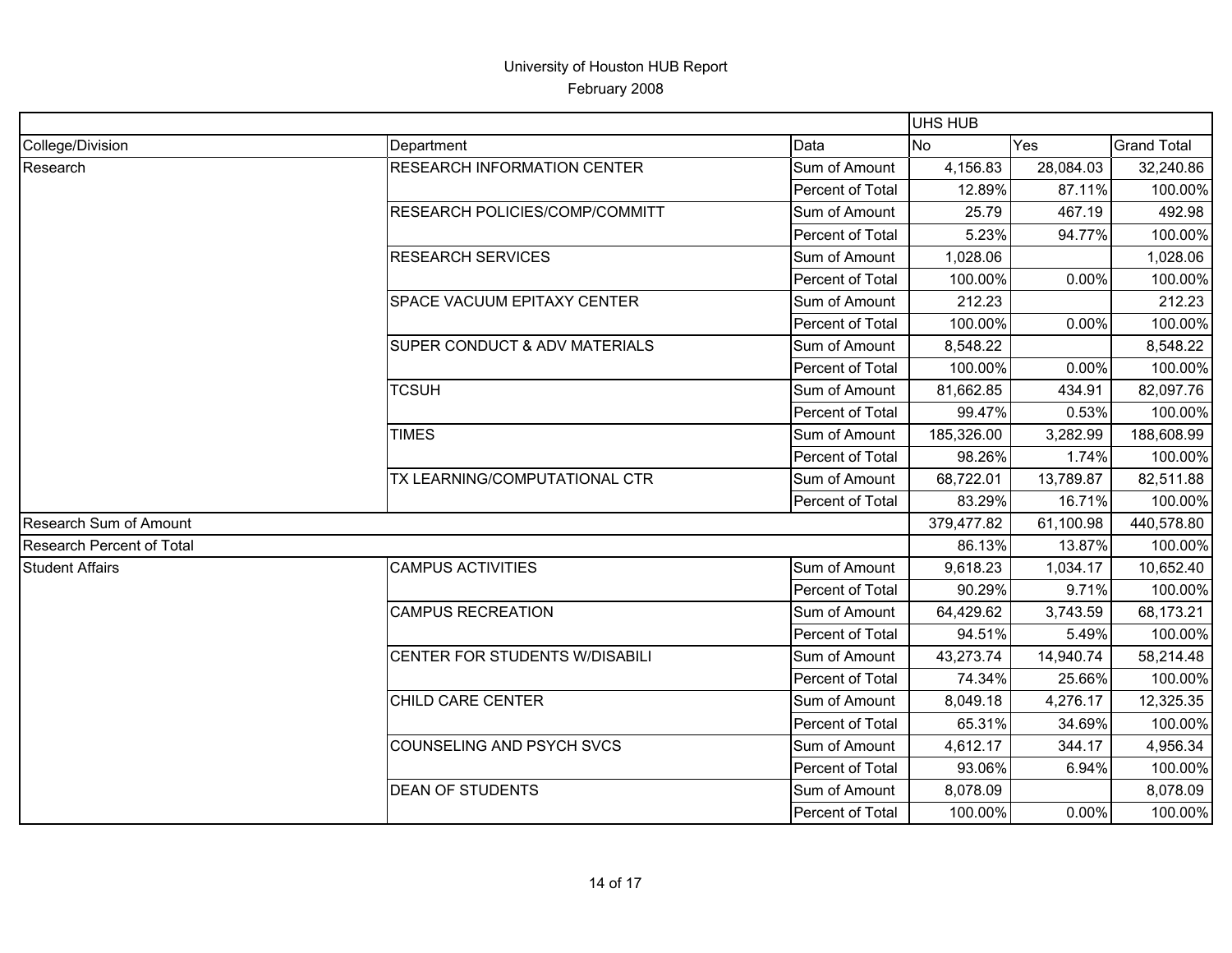|                                         |                                       |                  | <b>UHS HUB</b> |                 |                    |
|-----------------------------------------|---------------------------------------|------------------|----------------|-----------------|--------------------|
| College/Division                        | Department                            | Data             | <b>No</b>      | <b>Yes</b>      | <b>Grand Total</b> |
| <b>Student Affairs</b>                  | INT'L STUDENT & SCHOLAR SERVIC        | Sum of Amount    | 6,553.32       | 121.59          | 6,674.91           |
|                                         |                                       | Percent of Total | 98.18%         | 1.82%           | 100.00%            |
|                                         | LEARNING AND ASSESSMENT SVCS          | Sum of Amount    | 2,621.29       | 127.57          | 2,748.86           |
|                                         |                                       | Percent of Total | 95.36%         | 4.64%           | 100.00%            |
|                                         | LEARNING SUPPORT SERVICES             | Sum of Amount    | 1,771.18       | 417.60          | 2,188.78           |
|                                         |                                       | Percent of Total | 80.92%         | 19.08%          | 100.00%            |
|                                         | <b>RELIGION CENTER</b>                | Sum of Amount    | 200.00         |                 | 200.00             |
|                                         |                                       | Percent of Total | 100.00%        | 0.00%           | 100.00%            |
|                                         | <b>RESIDENTIAL LIFE &amp; HOUSING</b> | Sum of Amount    | 100,049.11     | 14,716.46       | 114,765.57         |
|                                         |                                       | Percent of Total | 87.18%         | 12.82%          | 100.00%            |
|                                         | <b>STUDENT AFFAIRS</b>                | Sum of Amount    | 8,935.70       | 546.58          | 9,482.28           |
|                                         |                                       | Percent of Total | 94.24%         | 5.76%           | 100.00%            |
|                                         | <b>STUDENT HEALTH CENTER</b>          | Sum of Amount    | 20,858.62      | 2,588.28        | 23,446.90          |
|                                         |                                       | Percent of Total | 88.96%         |                 | 100.00%            |
|                                         | <b>STUDENT PHARMACY</b>               | Sum of Amount    | 7,050.75       | 11.04%<br>0.00% | 7,050.75           |
|                                         |                                       | Percent of Total | 100.00%        |                 | 100.00%            |
|                                         | <b>STUDENT PUBLICATIONS</b>           | Sum of Amount    | 6,747.19       | 482.84          | 7,230.03           |
|                                         |                                       | Percent of Total | 93.32%         | 6.68%           | 100.00%            |
|                                         | UNIVERSITY CAREER SERVICES            | Sum of Amount    | 1,508.17       | 1,071.70        | 2,579.87           |
|                                         |                                       | Percent of Total | 58.46%         | 41.54%          | 100.00%            |
|                                         | UNIVERSITY CENTER                     | Sum of Amount    | 51,558.50      | 26,069.76       | 77,628.26          |
|                                         |                                       | Percent of Total | 66.42%         | 33.58%          | 100.00%            |
|                                         | UNIVERSITY TESTING SERVICES           | Sum of Amount    | 30,846.22      | 2,689.37        | 33,535.59          |
|                                         |                                       | Percent of Total | 91.98%         | 8.02%           | 100.00%            |
|                                         | <b>URBAN EXPERIENCE VPSA</b>          | Sum of Amount    |                | 865.65          | 865.65             |
|                                         |                                       | Percent of Total | 0.00%          | 100.00%         | 100.00%            |
|                                         | <b>VETERAN SERVICES</b>               | Sum of Amount    | 457.92         | 79.98           | 537.90             |
|                                         |                                       | Percent of Total | 85.13%         | 14.87%          | 100.00%            |
| Student Affairs Sum of Amount           |                                       |                  | 377,219.00     | 74,116.22       | 451,335.22         |
| <b>Student Affairs Percent of Total</b> |                                       |                  | 83.58%         | 16.42%          | 100.00%            |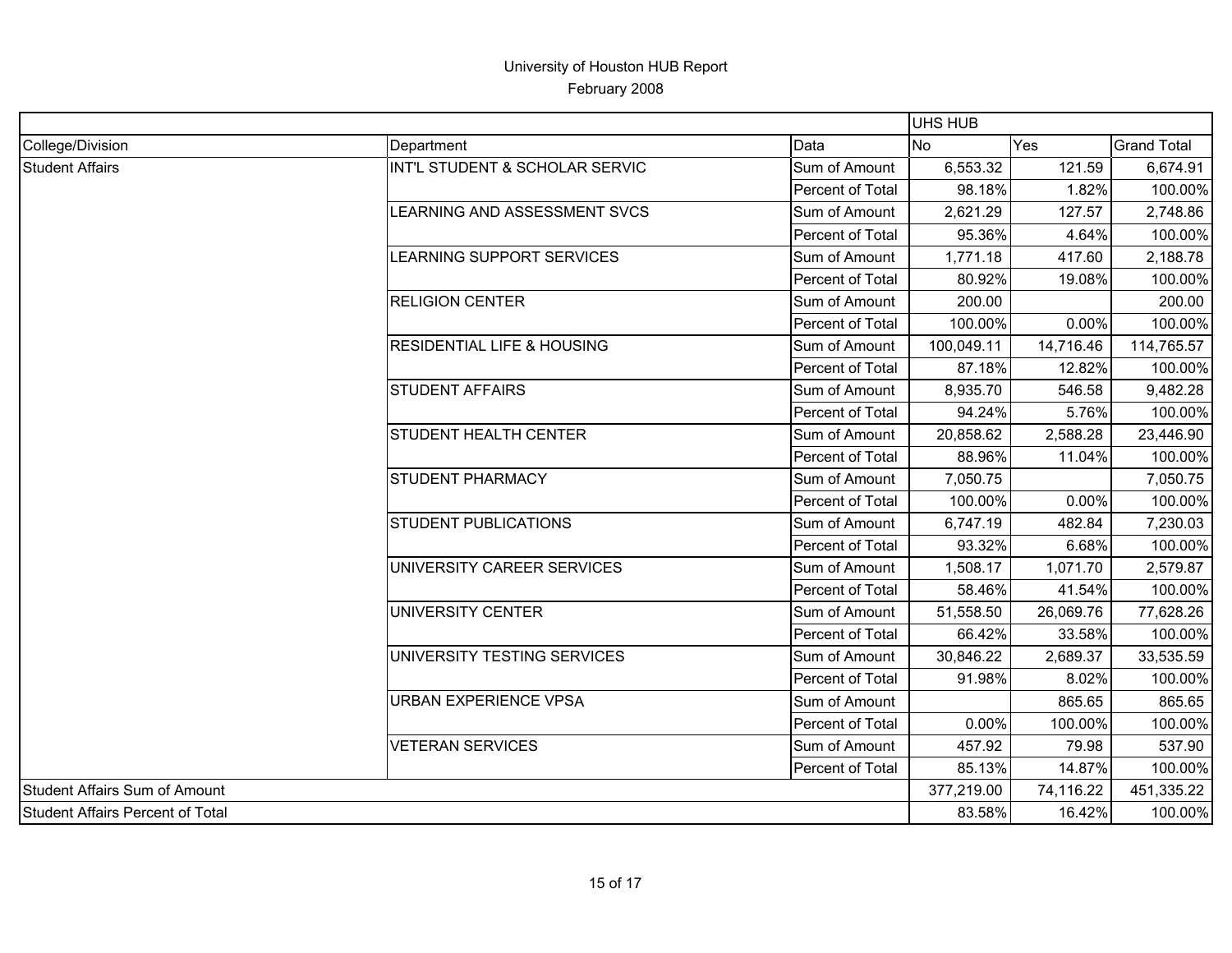|                                    |                                         |                  | <b>UHS HUB</b> |                                                                                                                                                                                                                                                                                                                     |                    |
|------------------------------------|-----------------------------------------|------------------|----------------|---------------------------------------------------------------------------------------------------------------------------------------------------------------------------------------------------------------------------------------------------------------------------------------------------------------------|--------------------|
| College/Division                   | Department                              | Data             | <b>No</b>      | Yes                                                                                                                                                                                                                                                                                                                 | <b>Grand Total</b> |
| Technology                         | CENTER FOR APPLIED TECHNOLOGY           | Sum of Amount    | 5,028.68       |                                                                                                                                                                                                                                                                                                                     | 5,028.68           |
|                                    |                                         | Percent of Total | 100.00%        |                                                                                                                                                                                                                                                                                                                     | 100.00%            |
|                                    | CENTER FOR FUTURE OF HEALTH             | Sum of Amount    | 9,638.57       |                                                                                                                                                                                                                                                                                                                     | 9,638.57           |
|                                    |                                         | Percent of Total | 100.00%        |                                                                                                                                                                                                                                                                                                                     | 100.00%            |
|                                    | CENTER FOR LIFE SCIENCES TECH           | Sum of Amount    |                | 15,455.07                                                                                                                                                                                                                                                                                                           | 15,455.07          |
|                                    |                                         | Percent of Total | 0.00%          |                                                                                                                                                                                                                                                                                                                     | 100.00%            |
|                                    | CENTER FOR TECHNOLOGY LITERACY          | Sum of Amount    | 2,055.38       |                                                                                                                                                                                                                                                                                                                     | 2,055.38           |
|                                    |                                         | Percent of Total | 100.00%        |                                                                                                                                                                                                                                                                                                                     | 100.00%            |
|                                    | <b>DEAN, TECHNOLOGY</b>                 | Sum of Amount    | 11,734.65      | 57,703.18                                                                                                                                                                                                                                                                                                           | 69,437.83          |
|                                    |                                         | Percent of Total |                |                                                                                                                                                                                                                                                                                                                     | 100.00%            |
|                                    | <b>ENGINEERING TECHNOLOGY</b>           | Sum of Amount    | 11,822.26      | 3,106.99                                                                                                                                                                                                                                                                                                            | 14,929.25          |
|                                    |                                         | Percent of Total |                |                                                                                                                                                                                                                                                                                                                     | 100.00%            |
|                                    | HUMAN DEVELOP AND CONSUMER SCI          | Sum of Amount    | 2,352.35       | 0.00%<br>0.00%<br>100.00%<br>0.00%<br>16.90%<br>83.10%<br>79.19%<br>20.81%<br>7,956.26<br>22.82%<br>77.18%<br>499.48<br>95.60%<br>4.40%<br>654.46<br>0.00%<br>84,720.98<br>38.98%<br>61.02%<br>79.20<br>274.00<br>22.42%<br>77.58%<br>0.00%<br>36.60<br>3,743.30<br>0.97%<br>99.03%<br>2,209.49<br>70.40%<br>29.60% | 10,308.61          |
|                                    |                                         | Percent of Total |                |                                                                                                                                                                                                                                                                                                                     | 100.00%            |
|                                    | <b>INFORMATION &amp; LOGISTICS TECH</b> | Sum of Amount    | 10,844.74      |                                                                                                                                                                                                                                                                                                                     | 11,344.22          |
|                                    |                                         | Percent of Total |                |                                                                                                                                                                                                                                                                                                                     | 100.00%            |
|                                    | <b>TMAC</b>                             | Sum of Amount    |                |                                                                                                                                                                                                                                                                                                                     | 654.46             |
|                                    |                                         | Percent of Total | 100.00%        |                                                                                                                                                                                                                                                                                                                     | 100.00%            |
| Technology Sum of Amount           |                                         | 54,131.09        |                | 138,852.07                                                                                                                                                                                                                                                                                                          |                    |
| <b>Technology Percent of Total</b> |                                         |                  |                |                                                                                                                                                                                                                                                                                                                     | 100.00%            |
| <b>University Advancement</b>      | ADVANCEMENT INFORMATION SVCS            | Sum of Amount    |                |                                                                                                                                                                                                                                                                                                                     | 353.20             |
|                                    |                                         | Percent of Total |                |                                                                                                                                                                                                                                                                                                                     | 100.00%            |
|                                    | <b>ANNUAL GIVING</b>                    | Sum of Amount    | 25,659.53      |                                                                                                                                                                                                                                                                                                                     | 25,659.53          |
|                                    |                                         | Percent of Total | 100.00%        |                                                                                                                                                                                                                                                                                                                     | 100.00%            |
|                                    | <b>CREATIVE SERVICES</b>                | Sum of Amount    |                |                                                                                                                                                                                                                                                                                                                     | 3,779.90           |
|                                    |                                         | Percent of Total |                |                                                                                                                                                                                                                                                                                                                     | 100.00%            |
|                                    | <b>DEVELOPMENT</b>                      | Sum of Amount    | 5,255.40       |                                                                                                                                                                                                                                                                                                                     | 7,464.89           |
|                                    |                                         | Percent of Total |                |                                                                                                                                                                                                                                                                                                                     | 100.00%            |
|                                    | <b>DEVELOPMENT RESEARCH</b>             | Sum of Amount    | 10,328.91      | 185.00                                                                                                                                                                                                                                                                                                              | 10,513.91          |
|                                    |                                         | Percent of Total | 98.24%         | 1.76%                                                                                                                                                                                                                                                                                                               | 100.00%            |